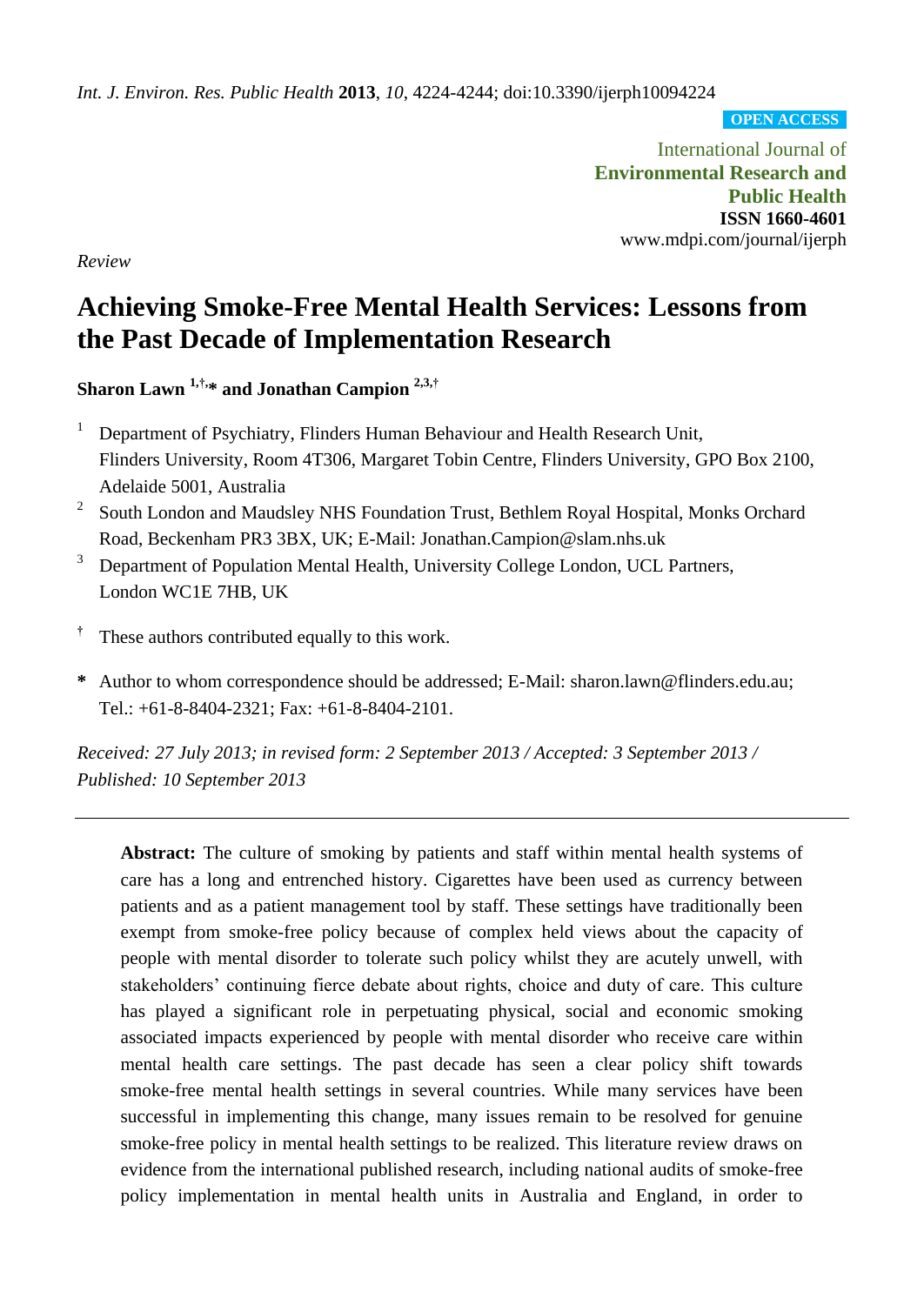synthesise what we know works, why it works, and the remaining barriers to smoke-free policy and how appropriate interventions are provided to people with mental disorder.

**Keywords:** smoke-free policy; mental disorder; mental illness; smoking; smoking culture; mental health services; psychiatric inpatients

## **1. Introduction**

Levels of smoking are much higher in people with mental disorders and, while tobacco consumption has reduced in the general population over the last decades, this has not been the case for this population. In the USA, UK and Australia, over 40% of all tobacco is consumed by people with mental disorders [1–4]. The position is similar in New Zealand and likely so in other countries too [5].

Smoking has been part of the cultural fabric in mental health care for many decades. Within inpatient settings, this has included the supply of cigarettes to patients (for example, every hour on the hour), and purchase of those cigarettes by the hospital where the patient was indigent and could not buy their own cigarettes. Within long-stay inpatient settings, this has also included patients who are smokers receiving discounted board and lodging fees in order to cover the costs of their smoking [6,7]. In previous decades, many psychiatric hospitals also possessed canteens with a tobacco license. There is evidence that both patients and nursing staff, in particular, have begun smoking as a result of exposure to the smoking culture in mental health settings [6]. This has clear legal and occupational health and safety implications for policy makers, services, staff and patients in these settings [8].

In mental health settings, cigarettes have been used as a patient management tool by staff, mediating exchanges and relationships between staff and patients, and between patients [6,9]. Examples of this are staff using control over supply of cigarettes to patients in order to encourage patients to comply with requests such as taking medication, getting dressed, agreeing to speak with the doctor, or to settle their adverse behaviour. Examples of how cigarettes have mediated relationships between patients include the trade, barter and intimidation of some patients by other patients in order to gain cigarettes. For some more vulnerable patients, this has included sexual favours. Such exchanges have been common knowledge held by staff, as part of the culture [6,7,9]. Smoking has also been incorporated into clinical practice and has included control of tobacco supply to manage behavior of patients, and widespread use of smoking as an activity to keep patients occupied and calm, to create rapport or offer comfort and support [6,10,11]. Smoke-free policies are therefore crucial to address these processes that reinforcement of smoking. Smoke-free policies are an important step in promoting smoking cessation in mental health settings [12], particularly inpatient settings where the culture of smoking has been most apparent.

#### **2. Experimental Section**

For the purposes of this paper, we examined the issues surrounding smoke-free policy in mental health settings in general. Our goal was to summarize past research by drawing from many separate investigations and highlighting important research gaps [13]. We followed Torraco's advice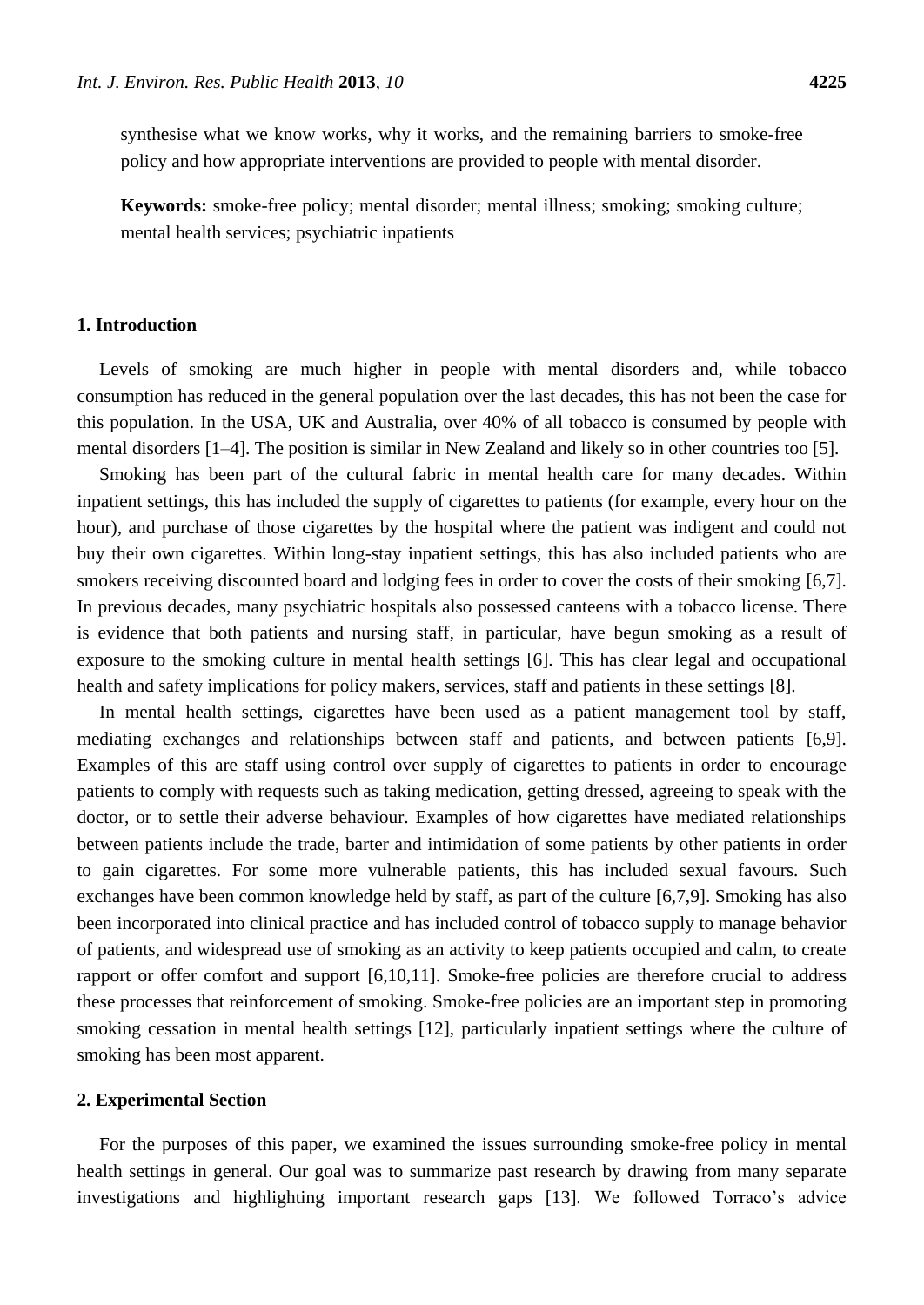concerning literature reviews broadly rather than as an integrated or systemic approach to the existing literature on this topic. That is, we provide a summary of how the literature was identified, analyzed, synthesized and reported [14].

The literature for this review was identified through the authors' immersion in this field over the past decade. This entailed the first author's leadership of an international review of the topic [15] and the second author's involvement in a number of articles [16–18], a recent review of smoking and mental disorder [12] and production of NICE guidance on smoking cessation in secondary care. This guidance included evidence reviews of effectiveness of smoking cessation in mental health settings as well as barriers and facilitators for smoking cessation intervention in mental health settings [19–22]. The authors were also involved in two large national audits of smoke-free policy: they designed and conducted a national audit of 99 mental health units in Australia [23,24] and used this to design a similar national audit in England involving 147 mental health units [25]. Literature was also searched via the Medline, PubMed and CINAHL databases. We used the following search terms: "smoking"; "smoke-free policy"; "mental health"; "hospitals, psychiatric"; "inpatients"; "psychiatric department, hospitals"; and, "smoking cessation". All abstracts were reviewed, relevant papers were read in full and the key issues raised were identified within each paper. Patterns or themes across the literature were then determined as a means of synthesizing the literature. The aim was to gain a sense of what issues have arisen in mental health units that have implemented or attempted to implement smoke-free policy, and how far the sector has progressed with resolving these issues.

Many of the papers reviewed arose from research conducted in Australia, the UK and the USA; however, we have also drawn on research conducted in countries such as Brazil, Canada, Finland, Germany, Japan, New Zealand, Spain, Sweden and Switzerland. Each of the themes arising from this review is reported briefly in our results and discussion to capture the essence of the concerns raised by this previous body of literature. We hope that this focused approach will stimulate further research in these specific areas. For a more systematic review of research, we refer the reader to a series of recent reports written to inform the NICE guidance in this area [19–22].

A number of key terms are used in this paper and need clarification.

- The term "mental disorder" is used in preference to "mental illness". It covers the following recognised diagnoses: depression and anxiety (which may also be referred to as "common mental disorder"); schizophrenia and bipolar disorder (which may also be referred to as "severe mental disorder"); and also personality disorder, alcohol use disorder and drug use disorder.
- "Smoke-free" facilities are understood to be those which have an explicit policy banning the consumption of tobacco within the administrative boundaries of the institution in which the facilities are located. However, the literature is inconsistent. This is because many of the older studies from the 1990s and some of the more recent studies from some countries only recently implementing smoke-free policy, for example, talk about smoke-free policy and mean smoking banned from inside inpatient units and within a certain distance from entrances or windows. Some of the more recent literature is also not explicit, so we are not certain about what is meant. Many units are reported to be smoke-free and yet have dedicated areas within hospital grounds or attached to inpatient units (such as adjoined courtyards). Patients and staff in these settings can go there to smoke, either at their leisure of at dedicated times, dependent on local policy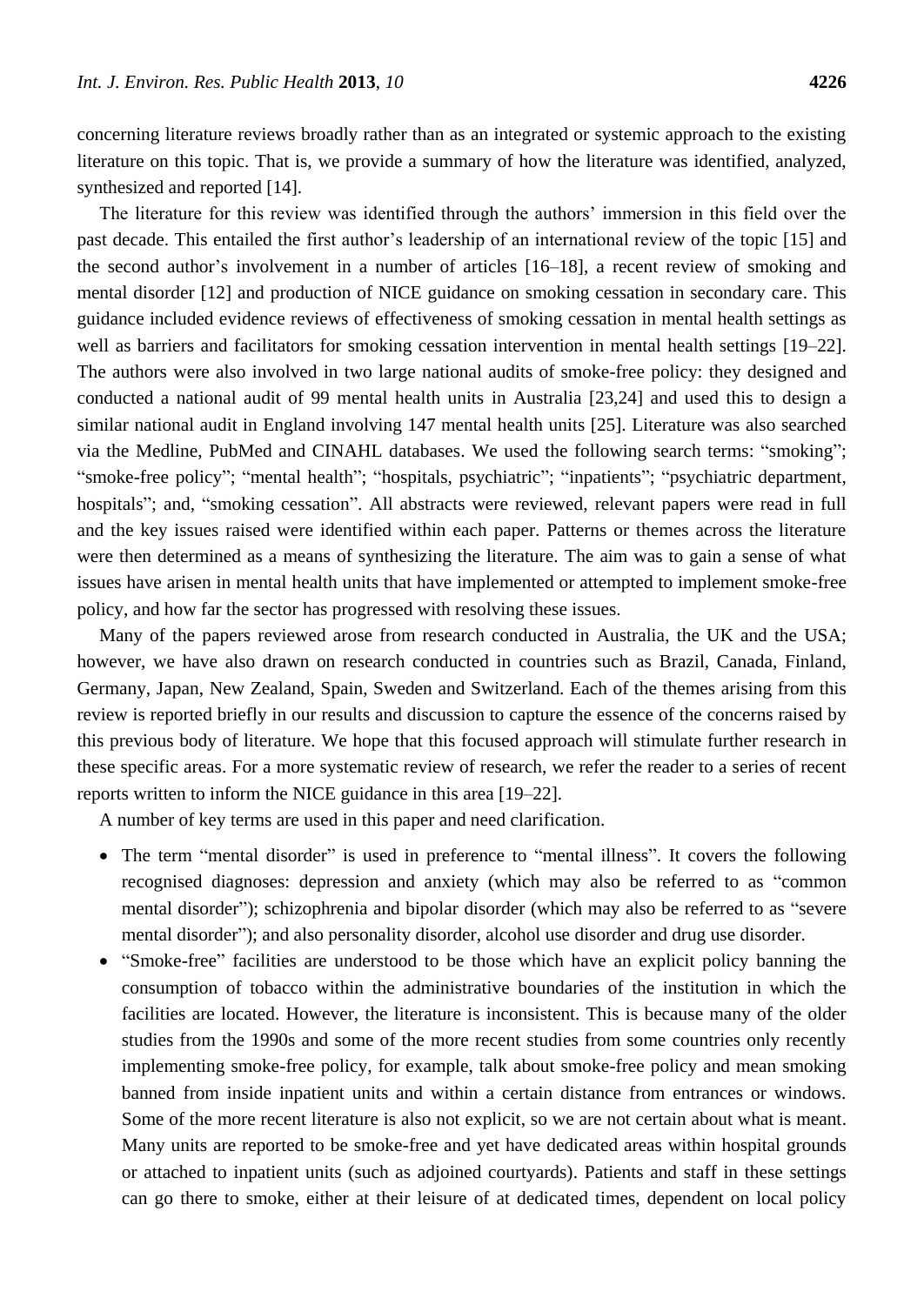variations. Therefore, when we refer to units with "total" smoke-free policies, we mean units where there is no smoking allowed by patients or staff at any time anywhere inside or in the grounds of psychiatric institution [26]. The literature is consistent in stating that, despite a smoke-free hospital policy being in place, this does not preclude those patients and staff who are able to leave the hospital grounds from doing so in order to smoke.

- The term "partial bans" has been used inconsistently also within the literature. In most papers, it means a policy whereby staff can use their discretion to facilitate smoking by some patients. This discretion is usually based on perceived level of agitation and need, while maintaining a general smoke-free stance towards other patients. In other papers, it means a general smoke-free policy but with designated areas within the hospital grounds where people can go to smoke and/or times when smoking is permitted [26].
- Terms such as "compliance" and "enforcement" have also been used ambiguously. This has therefore confused the debates, especially when determining or arguing whether a smoke-free policy has succeeded or failed. We argue that smoke-free policy is a process, not an event. Therefore, compliance does not mean 100% compliance all the time and in all cases. Likewise, enforcement is something that staff need to develop confidence and skill in performing, over time. They will not enforce smoke-free policy effectively in 100% of situations. We argue that success comes with striving towards a smoke-free goal, as this more accurately reflects the reality of implementation processes. This inconsistency in the use of terms across and within different countries and settings needs to be addressed for research and practice change in this area to progress.

## **3. Results and Discussion**

Within systems of care for patients with mental disorder, especially where the culture of smoking is dominant, several myths exist about smoking and mental disorder. This includes the belief, by staff, that failure to supply patients with tobacco will lead to increased patient aggression, that patients are not interested in quitting, and that they are unable to quit. This smoking culture also exists in community mental health settings. Critics of smoke-free policies often regard smoking as a "normal" part of receiving treatment for mental disorder. They also express concern that patients' mental health would deteriorate without access to tobacco [27–29]. Our review discusses seven areas of debate within the existing literature on smoke-free policy in mental health inpatient settings. These areas are outlined in Sections 3.1 to 3.7 below. They are followed by a summary of positive impacts of smoke-free policy in these settings (Section 3.8), barriers that remain to be addressed (Section 3.9), policy enablers (Section 3.10) and a brief discussion of the limitations of our review (Section 3.11).

## *3.1. Smoke-Free Mental Health Settings and Environmental Tobacco Smoke*

Many inpatient mental health facilities are smoke-free in Australia and across the western world; however, such smoke-free policy is often limited to buildings and does not include hospital grounds. The purpose of a smoke-free policy in hospital settings is first and foremost about managing the occupational health and safety of staff, patients and visitors within the setting. It is also about managing an addictive substance which is the biggest contributor to chronic disease and death for all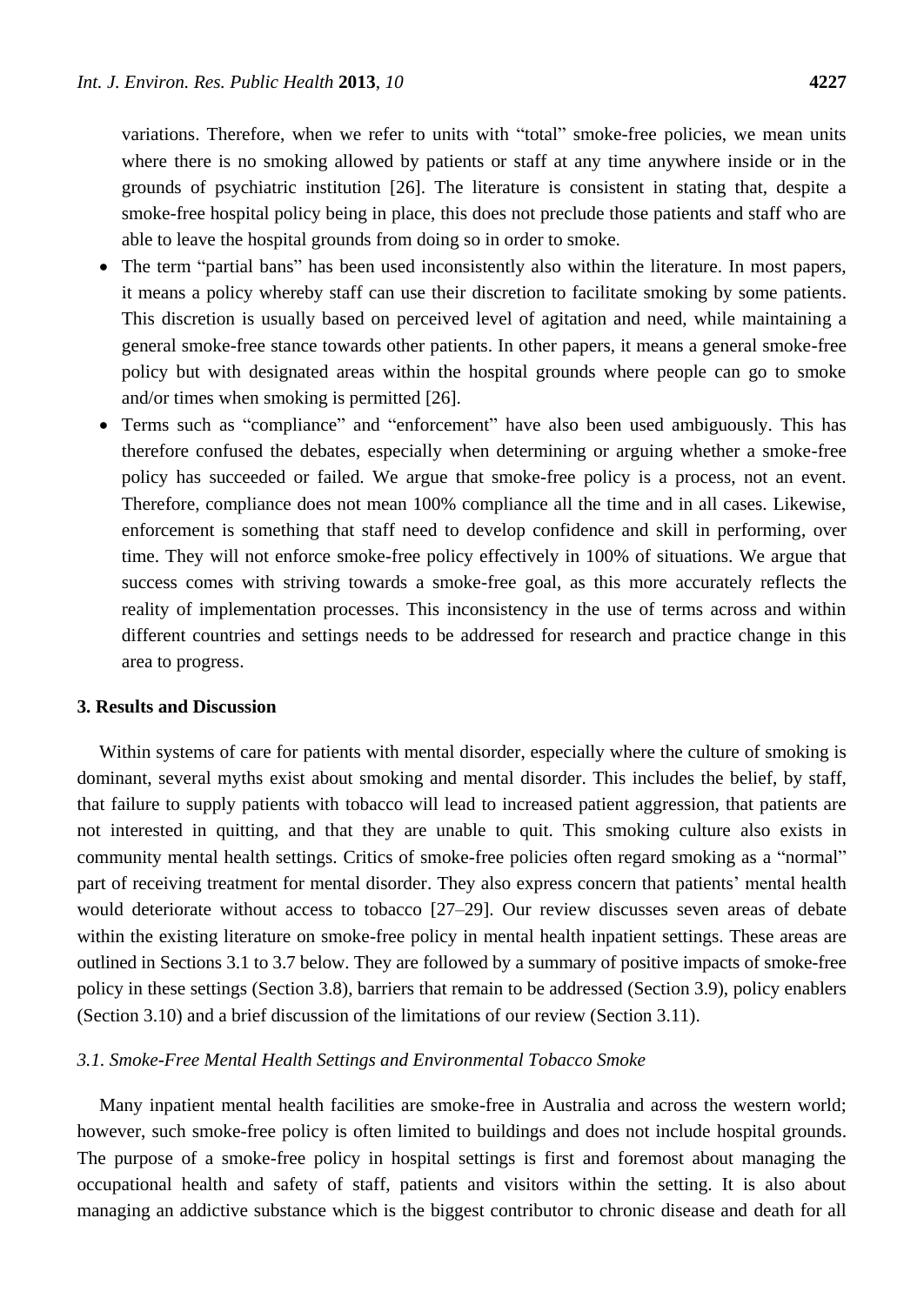patients. To do nothing about it would therefore seem, on its face, absurd in a therapeutic environment that strives to promote health. As a starting point, hospital administrators and staff have a legal and ethical responsibility to prevent people being exposed to tobacco smoke within an enclosed environment. At this level, the policy is not about quitting. It is about containment and addressing the issue of the presence of environmental tobacco smoke which is now recognized as being as harmful as smoking itself for those exposed to it [30,31].

Prior to the introduction of smoke-free policy, many mental health inpatient units had dedicated "smoking rooms" within the building. However, research shows that smoking rooms, and to a lesser extent smoking in outside areas adjacent to buildings, do not eliminate exposure to environmental tobacco smoke. A cross-sectional study by Ballbe, *et al*. [32], to evaluate environmental tobacco smoke in 64 mental health inpatient units in Catalonia, Spain, found that only units with total indoor and outdoor smoking bans had  $PM_{2.5}$  (particle) levels below the standard recommended WHO levels of 10  $\mu$ g/m<sup>3</sup>. Units with more permissive smoking policies had PM<sub>2.5</sub> levels from environmental tobacco smoke that have harmful health effects. Staff caring for acutely unwell patients may not be able to leave them unsupervised and may need to administer medicine or otherwise engage with the patient while they smoke in these environments. If there is an adverse incident in a smoking room, staff will need to attend. Other patients will socialize with smokers while they smoke as part of a culture in which there is "nothing else to do". By default, the designated smoking area can become a meeting point, and fellow smokers will also be exposed to environmental tobacco smoke. Any smoking on site is very likely to result in some environmental tobacco exposure. This also applies to smoking residue on patient and staff clothing. A Large Dutch study of psychiatric inpatient units involving 540 treatment staff, 306 attendants/nurses, and 93 patients [33] found that, due to non-compliance, environmental tobacco smoke exposure is quite high when there is a general smoking ban (designated areas option). They concluded that a total smoke-free policy is the only way to fully protect those working in psychiatry from environmental tobacco smoke exposure, mainly because partial smoke-free policies are not sufficiently complied with. Since the implementation of smoke-free policies, many units in Australian and England continue to include the presence of designated smoking areas within hospital grounds and within easy access to their inpatient units.

### *3.2. Partial and Total Smoke-Free Policy*

Research demonstrates clearly that partial smoke-free policies are less successful than total smoke-free policies and create additional problems [15,18,22,33,34]. Settings with partial smoke-free policies usually allow smoking in designated smoking areas. A partial smoke-free policy may designate where, when and how patients are permitted to smoke. This would then give preference to some patients over other patients because they are voluntarily admitted, are in an open ward, or because their individual doctor grants them leave to smoke. Staff may believe that partial smoke-free policies are necessary to support policy compliance [22]. However, the most significant problem with partial smoke-free policies is their limited impact on the staff and patient culture of smoking. They also foster carer systems in which appropriate clinical management of nicotine dependence is undermined. Within hospitals where partial smoke-free policies operate, inconsistency of application of smoke-free policy can lead to staff conflict with other staff, staff conflict with patients, and patient conflict with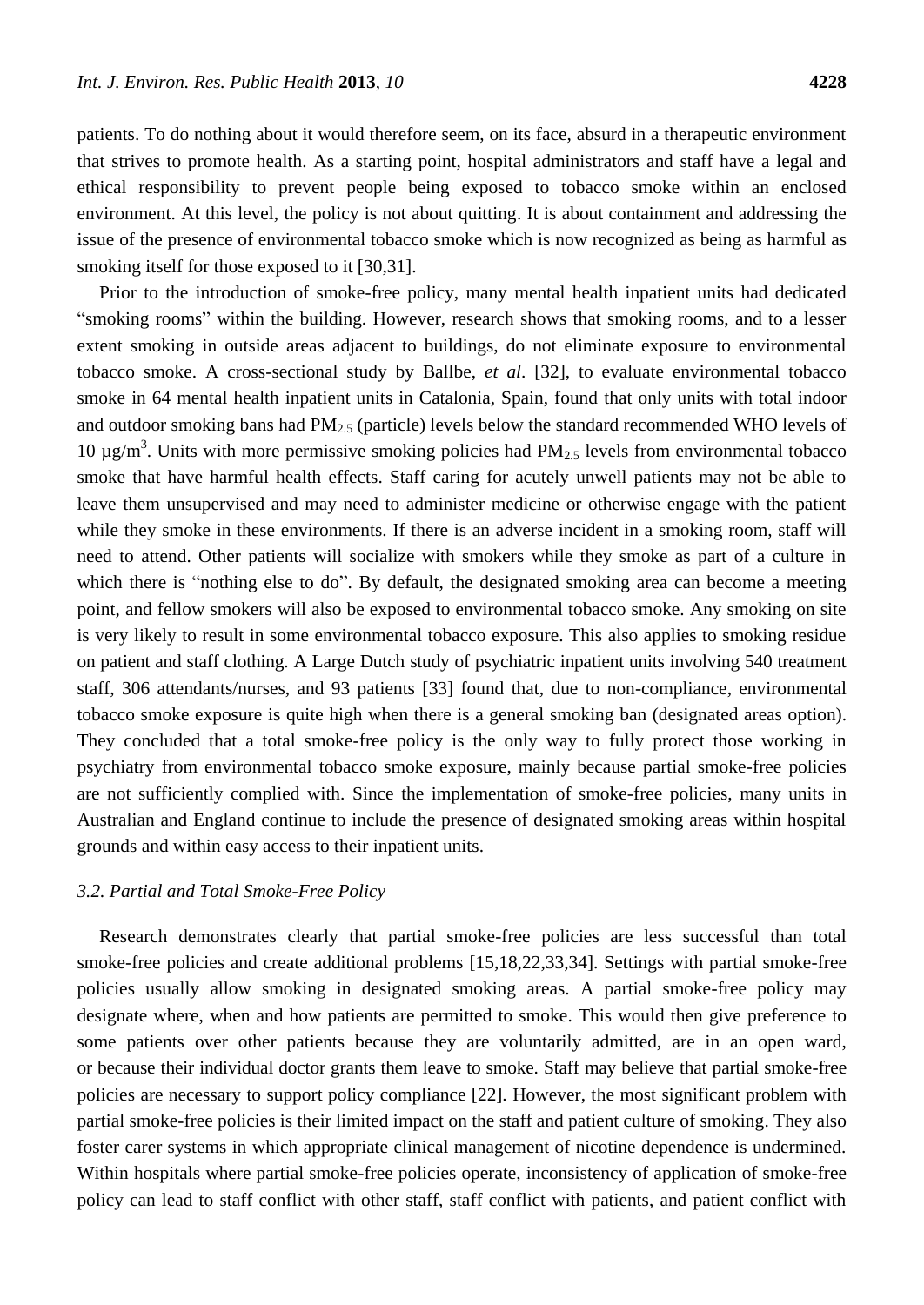other patients. This is because it raises equity concerns about access to smoking, which can undermine the policy [18]. Consistency of processes within these already busy and complex care environments is critical for promoting harmony within these settings. It may also be effective to provide a stepped approach from partial to complete smoke-free policy in some contexts. We also acknowledge that total smoke-free policies are easier in certain more restrictive settings, but that certain factors are associated with successful implementation regardless of whether the goal is for a total or partial smoke-free policy [15].

# *3.3. Physical Health Comorbidity and Psychosocial Impacts of Smoking*

People with mental disorder experience notably worse physical health than the general population. They have two to three times the mortality and morbidity from the leading chronic health conditions such as cardiac and respiratory disease [35,36]. They die between twenty and thirty year sooner than they should [37]. For example, depression and schizophrenia are associated with significant increased mortality from all disease and reduced life expectancy [38–42].

Of interest, Morris *et al*. [43] and Shabab and West [44] have clearly shown that smokers with mental disorder have better long-term mental health when they quit smoking. Smoking is the single largest cause of premature death. It is arguably the most significant contributor to poor physical health, poverty, community exclusion, and so forth, for this patient population [35]. Research demonstrates that continued smoking drives the perpetuation of cycles of instability of symptoms of mental disorder, in addition to the clear perpetuation of health and social inequalities [43–45]. This occurs through insidious poverty created through patients' need to fund their tobacco consumption, often on limited incomes. The cost of tobacco may consume one third to almost one half of some mental health patients' total income [46]. Consequently, patients with mental disorder may choose tobacco over purchasing adequate food or paying bills on time. Some patients may be pushed to extreme behaviours such as begging and picking up butts to address their addiction [47]. This arguably reinforces stigma, social exclusion and other markers of disadvantage as part of complex social determinants of health [48].

#### *3.4. Clinical Management of Addiction and Mental Disorder*

Smoking and mental disorders are thought to share a number of clinical and neurobiological relationships [49]. A pervasive belief held by many patients and staff is that smoking is helpful to the person's management of the symptoms of their mental disorder. Another belief is that smoking is used by them as a means of coping with stress, to ameliorate cognitive problems and side effects of psychiatric medications, and to relieve boredom and loneliness [11,29,47]. These processes form part of the self-medication hypothesis originally proposed by Khantzian [50]. This hypothesis proposes that patients with mental disorder smoke to self-medicate their psychiatric symptoms and psychosocial circumstances. However, this phenomenon is complex and involves a range of issues related to nicotine withdrawal, deprivation of care within a culture that reinforces smoking and does not adequately address addiction or psychosocial needs, and other factors. A longitudinal naturalistic 5-year prospective research by Levander *et al*. [51], of patients with schizophrenia, found no support for a self-medication hypothesis.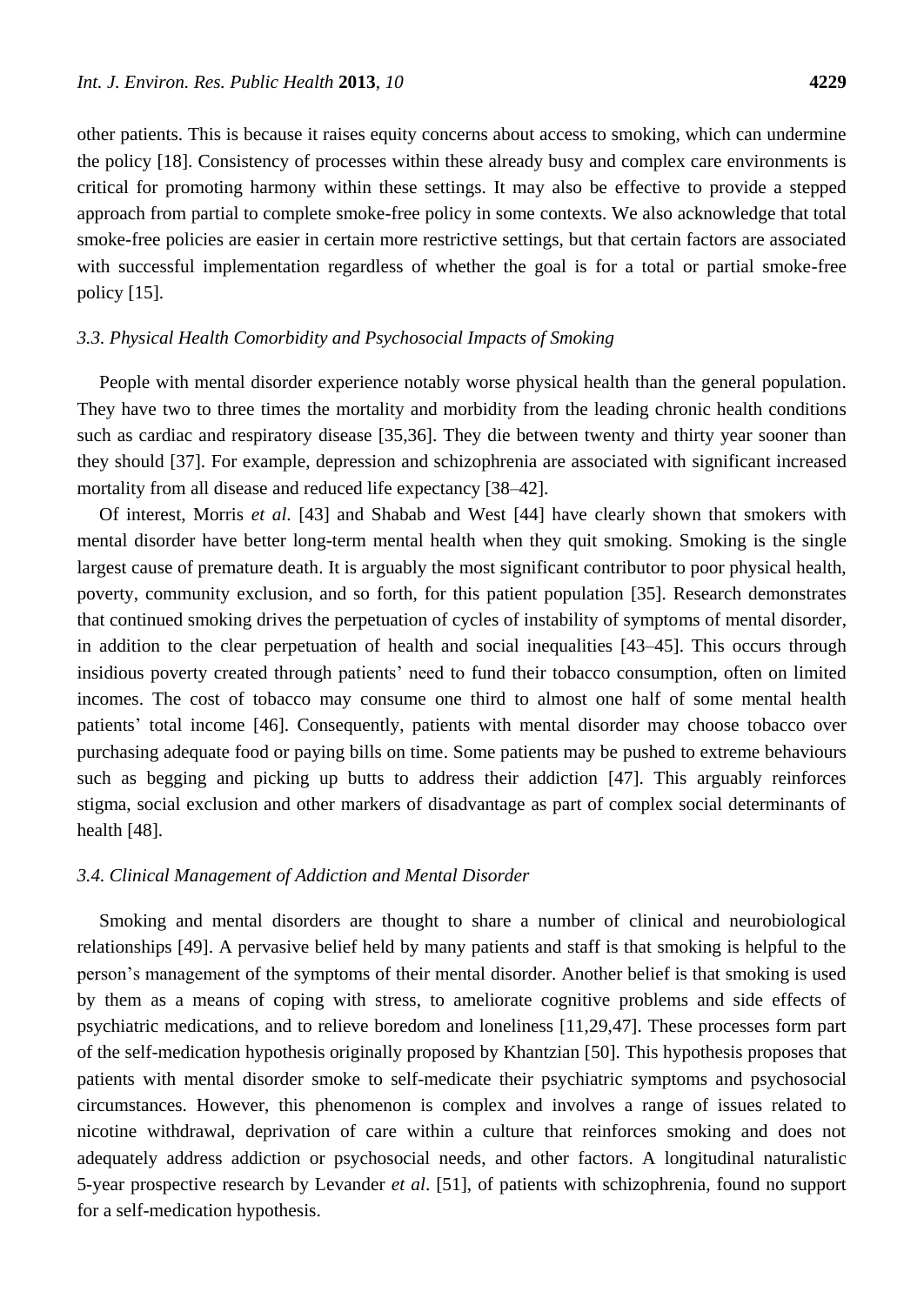The management of smoking in mental health settings is first and foremost a question of good clinical practice in relation to recognized addictive behaviours and nicotine dependence [52–54]. Nicotine withdrawal is a clinical reality in inpatient contexts, even where there is no smoking-free policy. Often, patients are unable to smoke where they like or as often as they need in order to alleviate symptoms of nicotine withdrawal. Periodic provision of access to tobacco, such as hourly provision of cigarettes in the locked ward, is a poor form of control for nicotine withdrawal. It is likely to heighten dependence by placing the patient in a continual state of peaks and troughs of withdrawal. Within such a system of care, inpatient psychiatric care providers can miss or misinterpret nicotine withdrawal for worsening psychiatric symptoms [49]. This implies that nicotine withdrawal and dependence require proactive management, even where smoking is permitted. It also points to the need to understand the nature of nicotine withdrawal and dependence better within these settings. In particular, it suggests the importance of understanding how to effectively use nicotine replacement therapy (NRT) and other interventions, which are now a standard part of the repertoire of strategies, to address smoking in these settings [16,23].

NRT is the first-line pharmacotherapeutic intervention for addressing smokers' nicotine withdrawal. Staff should be able to clearly explain its use as a means to achieve long-term smoking cessation where the smoker has decided to stop smoking. Alternatively, staff should be able to explain its use as a support for temporary smoking abstinence because of ward requirements (the smoker does not want to stop but cannot smoke during their admission [19]. Distinguishing these aims is important, to encourage use of NRT for cessation in those who have used it for temporary abstinence. For maximum effectiveness, NRT should be used in the correct dose, in combination (for example, patches and inhaler) and with other non-pharmacological interventions [19]. For patient who refuse NRT initially, it should also be offered more than once during an admission because patients may change their mind and reconsider trying NRT once they have been given time to consider it. Provision of appropriate smoking cessation intervention requires skilled staff that understand the problem and apply informed clinical management of nicotine withdrawal and dependence and incorporate that understanding fully into clinical care. This is similar to treatment of withdrawal from other substances such as alcohol and illicit drugs [15,55]. Staff should also appreciate the potential need for and usefulness of longer-term NRT by this population post-discharge from psychiatric inpatient units, as part of the continuum of cessation support [19,56–58].

Another concern of mental health staff is that smoke-free mental health settings will damage their therapeutic relationship with patients, increase patient distress and agitation and increase the number of adverse incidents among the patient population. However, this is not borne out by the evidence and staff have generally had more concerns than the patients [15,17,18,21,22,59–62]. Hempel, *et al*. [63] Australian research demonstrated decreased patient aggression and decreased staff injuries when tobacco was removed from the inpatient psychiatric setting. Quinn's [64] U.S. research showed a significant drop in aggressive incidents post implementation of the policy, with verbal aggression decreasing by 45% and physical aggression incidents decreasing by 50% (266 to 133). Internationally, most studies of the implementation of smoke-free policy have sought patients' views prior to and post implementation of the policy. The overwhelming response of patients has been that they were very concerned about the policy beforehand but far less so once the policy was implemented [15,58].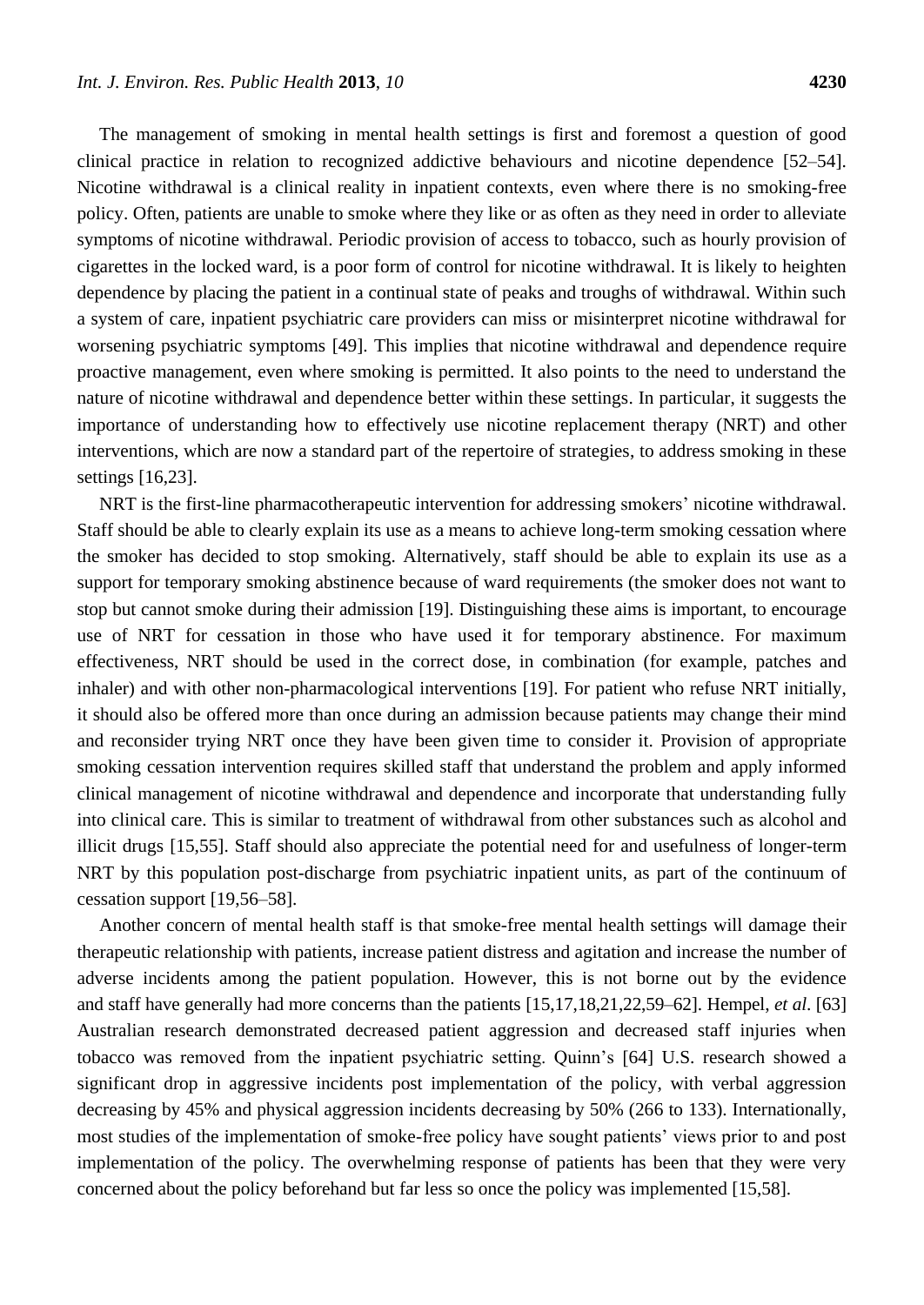Another concern is that patients' mental health status will decline as a consequence of smoke-free policy [22]. A U.S. study of the impact of smoke-free policy on psychiatric symptoms of inpatients found a small but significant worsening of Global Assessment of Functioning scores, but no significant changes to Brief Psychiatric Rating Scale scores or cardiometabolic measures when comparing these scores before and after implementation of the policy [65]. A further concern is that units where smoke-free policy is in place will experience more patients who avoid admission [22]. The only published research focused specifically on whether smoke-free policy actually deters patients from seeking admission when unwell is from Canada [66]. It is based on administrative data records from 2002 to 2005 measuring the impact of two smoking cessation policies on emergency department use, one imposed in a specific psychiatric hospital in 2005 and the other across the entire province of Ontario in 2006. Kurdyak himself said, "The CAMH-specific (Canadian Adult Mental Health-specific) smoking cessation policy had no impact on psychiatric emergency department visit rates in any diagnostic category. The province-wide smoking cessation policy resulted in a 15.5% reduction in patient visits for patients with a primary diagnosis of psychotic disorder" [66]. The study has a number of important limitations that could account for this later finding. These include service restructures and policy and practice changes across the broader mental health service landscape during that time. The authors of the paper suggest that community services have an important role to play in ensuring the continuum of communication and care across inpatient and community mental health and primary health services for such patients.

Other clinical concerns are that patients who smoke but are subject to smoke-free policy will seek early discharge against medical advice, that they will require more PRN medication, and that distress caused by nicotine withdrawal will lead to higher rates of seclusion and restraint. A UK study in a medium secure unit found that, although 64% of the staff supported smoke-free policy, 43% reported experiencing patient management issues. These included increased patient verbal aggression and increased use of staff time in supervising patients smoking [67]. However, several studies have found that these concerns are unfounded [15,21,22,62,65,68–70]. This suggests that greater success may relate to how staff attitudes are addressed and the comprehensiveness with which clinical management of nicotine withdrawal occurs. A number of studies have found that staff who are current smokers are more likely to hold negative beliefs about smoke-free policy [22,62,67,69]. Therefore, addressing staff smoking, nicotine withdrawal while on duty for those who do not wish to quit, and attitudes held by staff smokers, should also be a particular priority in these settings [15]. This has also been recommended by NICE [22].

## *3.5. Mental Health Patients and Quitting*

There is general concern that psychiatric patients might be less psychologically equipped to initiate and sustain a quit attempt. However, smokers with mental disorder are just as interested in quitting as smokers in the general population [71–73] and have, in fact, been shown in some studies to be more interested [52]. An Australian study of 97 psychiatric inpatients [74] found that approximately 47% of smokers reported having made at least one quit attempt within the past 12 months, despite nearly three quarters (71.2%) being classified as in a precontemplative stage of change. Also, the perception that patients with mental disorder cannot stop smoking is directly challenged. This is because many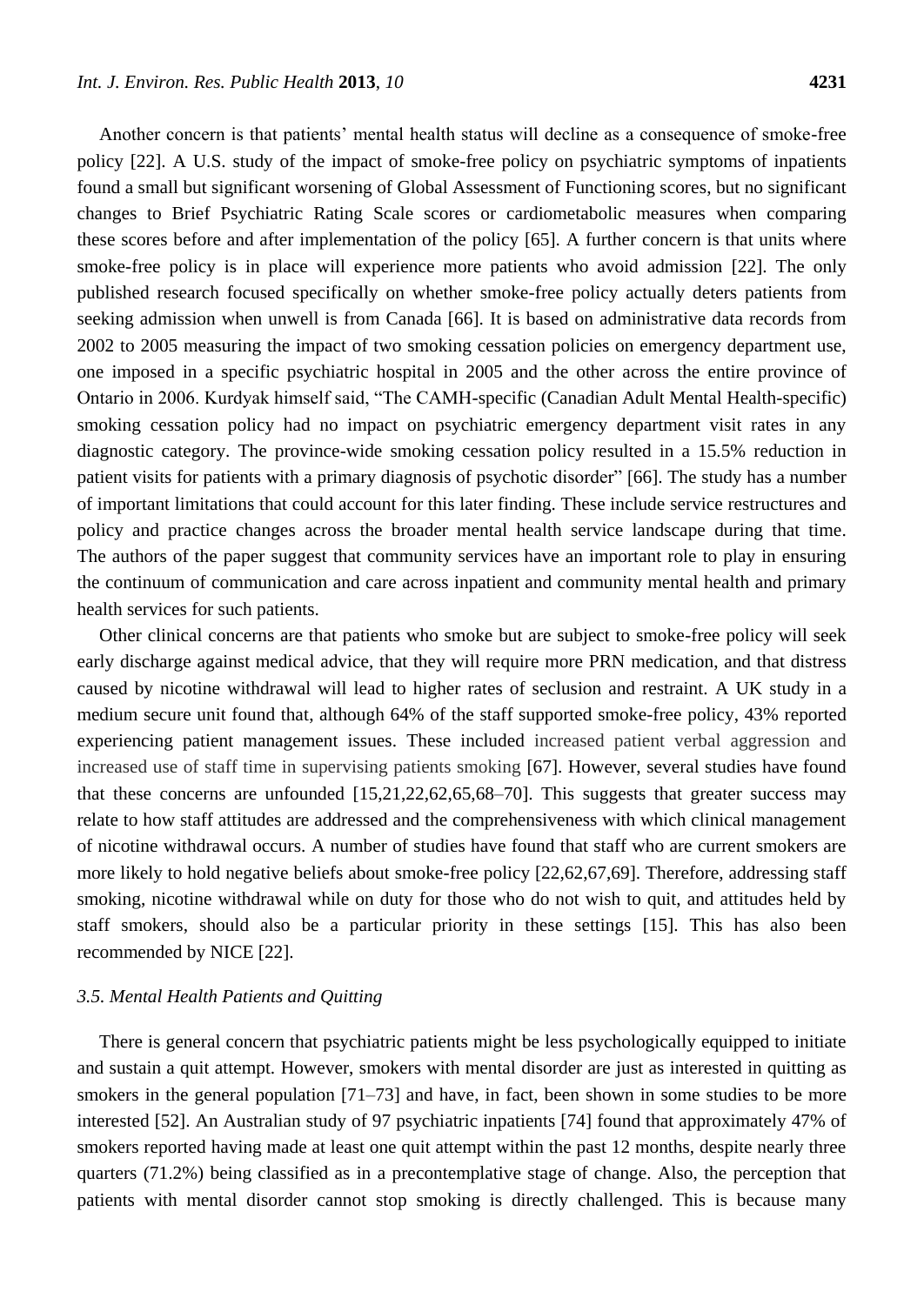patients experience periods of abstinence, forced or otherwise in their day-to-day lives, and many do quit [29,71].

There is evidence that smoking can become the dominant coping style used by smokers, at the expense of developing other ways of coping [75]. This is important because, when people with mental disorder enter smoke-free psychiatric units, it may be the first time many of them have been exposed to NRT. It may also be the first time they have access to trained mental health staff support to quit smoking. This support can involve psychological and practical coping strategies for addressing nicotine withdrawal.

There is also the argument that smoke-free policy is ineffective because patients subject to inpatient smoke-free policy inevitably resume smoking once discharged. While it is correct that many patients will resume smoking, this overlooks the fact that most smokers make several quit attempts before stopping permanently and that a smoke-free policy is about considerably more than initiating an attempt to quit. A period of abstinence has a direct health and financial benefit for the patient and has been found to change patients' perception of their need to smoke, thereby increasing the likelihood that they will successfully quit in the future [52,75]. A study in a large Australian forensic psychiatry setting [58] is particularly pertinent because patients there had no access to leave and resided in the unit long-term. Many patients (42%) stated that they wanted to quit when they arrived at the forensic hospital, 39% of patients were angry with being forced to stop smoking and 76% reported difficulty quitting. However, 85% indicated that it was easier to stop when no-one else smoked and many stated that living in a totally smoke-free environment was the only way they felt they could quit. Over half the patients surveyed continued to not smoke post discharge (average 305 days) [58]. Therefore, while many patients initially objected to the policy, for many this was effective at supporting smoking cessation. A large US study found that many patients remained smoke-free long after they were discharged from hospital because their quit process commenced in hospital and was followed through with simple support in the community [76]. Prochaska, *et al*. [77] earlier study found that, while all patients resumed smoking within three months of discharge, 48% of smokers were abstinent for 24 h immediately following discharge and were almost seven times more likely to make a subsequent quit attempt. This suggests that smoking cessation support during the transition between inpatient and community mental health services is vital [22].

A Swiss study [78] reported increased tobacco consumption in light and moderate smokers during hospitalization. The study involved surveys with 91 inpatients and 110 staff members in 2001 (before smoke-free policy), and 134 inpatients and 85 staff members in 2005 (once smoke-free policy was introduced) at a Swiss University psychiatric hospital. No significant changes in smoking prevalence or consumption levels were observed, although more patients considered stopping. Daily cigarette consumption after admission changed significantly between 2001 and 2005. A marked decrease in daily cigarette consumption after three days in hospital, compared to the week before entry, was observed in 2005 ( $p = 0.005$ ); whereas, in 2001, the trend was towards increased smoking ( $p = 0.06$ ). A study involving follow-up of 196 patients post-discharge from a smoke-free Brazilian psychiatric hospital [79] found that, while 31% maintained the same level of smoking, 27% had reduced their smoking, 10% had quit and relapsed, and 27% had quit smoking completely. A further study [80] confirmed that patients reported an increased expectancy of success with quitting and a decreased expectancy of difficulty with staying quit, as a result of being in a smoke-free inpatient unit. Therefore,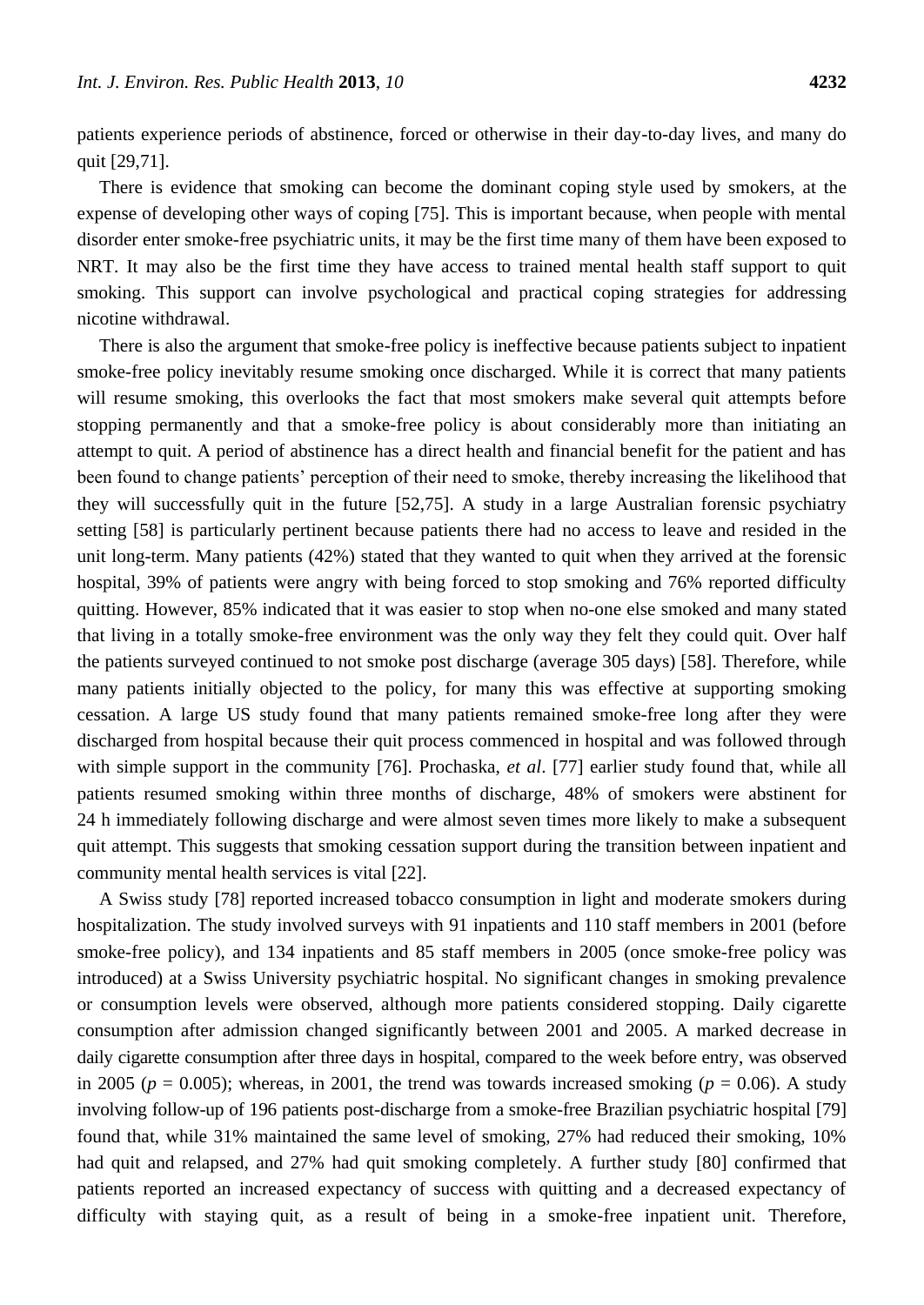hospitalization in a smoke-free environment is associated with increases in patients' expectancies about quitting and staying quit.

While motivation and working on smoking cessation and reduction remain important, particularly for less motivated patients, motivation is only one aspect of quitting. It is not the only important factor for smoking cessation or reduction. This is because spontaneous and unplanned quitting are more likely to be successful for some people with mental disorder than planned quit attempts [81]. This is particularly important for people with severe mental disorder, who may have significant cognitive deficits that make reflection, planning, motivation and initiation of strategies more difficult. It highlights the important role of health professionals who can encourage immediate action. It also emphasizes the important role of environments that actively promote smoking cessation and actively discourage smoking [80]. Self-efficacy (a person's belief in and confidence) to quit smoking or manage withdrawal has been shown to be clearly influenced by the environment, with pro-smoking environments negatively affecting self-efficacy [47,82].

#### *3.6. Exposure to Other Smokers, off-Site Safety Concerns and Boredom*

Where smoke-free policies do not exist, patients have reported that the culture of smoking in inpatient settings has been the direct cause of their uptake of smoking [47]. There is some evidence that a proportion of patients with mental disorder began smoking while admitted to an inpatient mental health unit [7,47]. No study has comprehensively reviewed this question; however, it is possible that up to 10% of mental health patients who smoke started while they were an inpatient. The anecdotal evidence cogently demonstrates that the smoking culture in mental health units is a catalyst for patients to take up smoking. Anecdotal evidence also demonstrates that smokers who have quit can relapse when readmitted. In a large qualitative ethnographic study of mental health patients' experiences of care, several reported that they relapsed to smoking because "everyone else was smoking" and because there was "simply nothing else to do" [47].

Mental Health settings are also places where many patients experience significant boredom during their hospital stay due to lack of structured activities. Research has shown that lack of activity (and associated boredom) in mental health settings is associated with high levels of smoking [47,83–85]. The longstanding culture of smoking in mental health settings is reinforced as one of the few "normal" activities for patients within such environments. Many patients seek respite from the boredom of the unit and smoking, either alone or with other patients, is often part of that respite. This leads to staff concerns about supervision of patients during their time away from the unit. Therefore, an issue raised often in opposition to smoke-free policy is that patients who wish to continue smoking are forced to leave the hospital grounds. In many cases, this means congregating next to busy roads just outside of hospital grounds where they cannot be adequately supervised by staff. This is thought to pose a number of safety concerns, including risk of traffic accidents or attempted suicide by patients while away from the unit. However, the decision to allow a patient to leave a mental health unit is a clinical practice question and should take account of such risks. This includes risk mitigation strategies, if required. Unless directly supervised, it is not possible to control what a patient does once granted leave. Nor is risk necessarily altered by patients smoking onsite. The death of a patient usually involves collusion among a range of contributing factors that are particular to that situation. It is therefore difficult to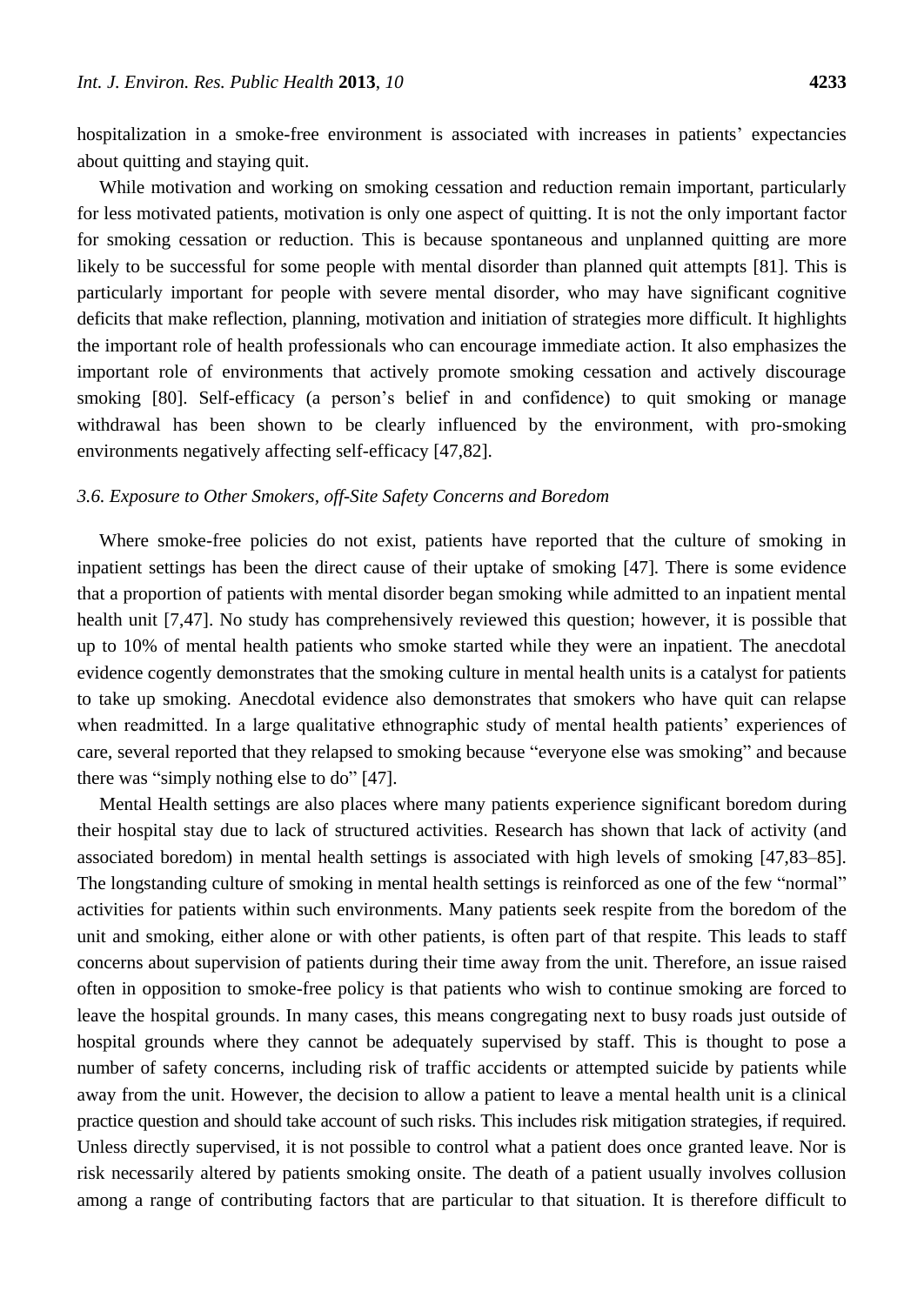draw broad conclusions regarding the efficacy of a policy based on individual cases, more so when the clinical circumstances of those cases vary widely. We also assert that it is the structure of treatment options that needs to be addressed, as one of the fundamental reasons why people leave the ward in the first place, whether to smoke or otherwise. This comes back to the quality of care provision.

## *3.7. Rights and Choice*

A common question with regard to smoke-free policy is whether patients should retain a right to choose whether to smoke during their admission. Shattell and Andes [86] question whether smoke-free policies in mental health units are too Machiavellian, that is, whether the ends (improved long-term health) justify the means (imposing abstinence on patients who are acutely unwell). Warner [87] argues that the differential burden of stigma on smokers with mental disorder has adverse implications for their human right to dignity and choice because they are already disadvantaged. She argues that imposing smoke-free policy is a rationalist stance that ignores the complexity of the role of smoking for this population. However, the issue of choice is a complex one in mental health inpatient environments. There are many choices that are taken away from people when they enter these environments, such as what they will eat and when, sharing spaces with others who they may not wish to share spaces with, being in the environment itself, taking medications, and so on. Like tobacco, alcohol is a legal substance that has rules around its consumption and presence in these environments. Commonly, this is a prohibition; that is, it is not an accepted part of the environment under any circumstances. Tobacco consumption has historically, in part at least, been placed on the "choice" side of the fence. This is due to the role tobacco has played in the management of mental disorder as part of the cultural milieu. Treating it as a choice is, however, inconsistent with the approach applied to other activities, such as alcohol dependence [88], particularly given the fact that it is one of the greatest contributors to mortality and morbidity for these populations. The UK Royal College of Physicians' [12] stance is that healthcare institutions have a moral imperative to promote mental and physical health, to move away from a culture that supports smoking.

Hackett [88] discussed a number of legal implications of allowing smoking in psychiatric units and stated, "while respect for patient rights and respect for patient autonomy are fundamental guiding principles of ethical medical care, the ability to smoke within a treatment setting does not qualify as a fundamental right because granting permission to smoke does not meet the principle threshold of the physician's duty to provide competent medical care" [88]. In a Canadian study [89], staff predominantly viewed smoking as a choice and patients predominantly viewed it as an addiction, with direct adverse consequences for the level of support provided to patients because tobacco use was not framed as an addiction requiring treatment. Other studies have noted similar concerns, also noting that staff that hold that smoking is a right are more likely to oppose smoke-free policy and staff that smoke are more likely to believe in patients' right to smoke and inability to quit [22].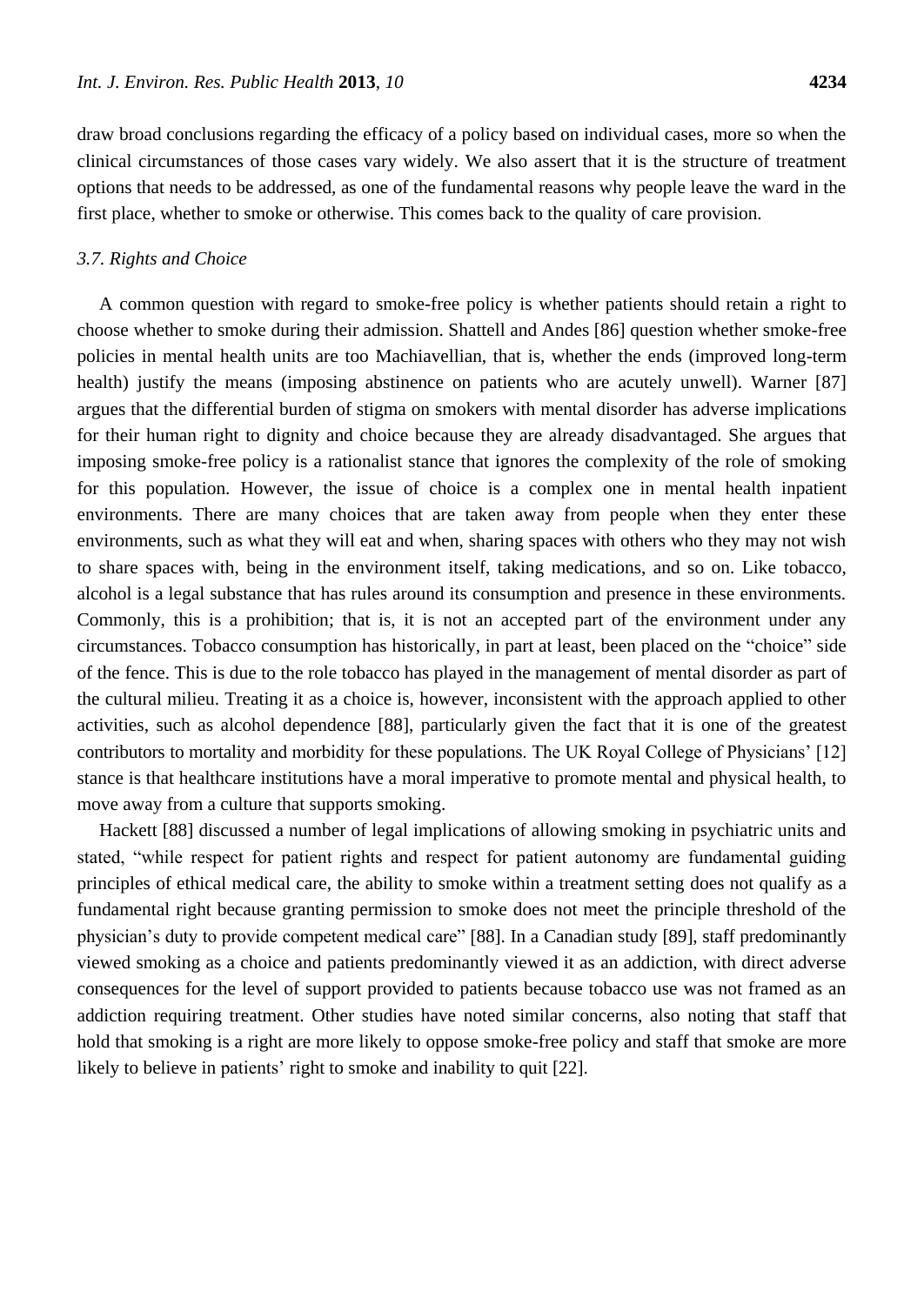## *3.8. Can Smoke-Free Policy Have Positive Impacts?*

There is a significant body of evidence demonstrating that smoke-free policy has many positive benefits for the units, staff and patients concerned. In summary, the overall evidence regarding the outcome of smoke-free policy is that:

- implementation is less burdensome than staff initially fear  $[15,21-25,61,62,90,91]$ ;
- staff and patient physical wellbeing is improved  $[25,56,62,84]$ ;
- staff perceptions of patients' capacity to quit smoking expand [58,62,71,92]. Longitudinal studies show that smoke-free policies bring about a change in the smoking culture, particularly shifting staff attitudes to patients' smoking [92];
- clinical and recovery-focused care is enhanced  $[15,21-24,29,60,77,91,93]$ . Jochelson [93] found that patients were less bored and more engaged in ward activities when there was a smoke-free policy. This has been commonly reported in evaluations of smoke-free policy in drug and alcohol settings. In these settings, staff have noted significant reductions in "drug talk" post implementation and greater patient engagement in therapy programs also. Research also suggests that a smoking culture deskills staff [94] and that the imposition of smoke-free policies increase staff skillsets [23,24,71]. Lawn and Condon [94] described the dilemmas psychiatric nurses face when there are no smoking restrictions. This is not due to "lazy nursing", but rather a demonstration of the unique ethical struggles nurses face when the culture of smoking overwhelms their attempts to provide good clinical care.
- nicotine dependence is addressed [15,19,90,91];
- patients' quality of life and long-term mental health outcomes improve [43,44];
- fears about increased aggression are unfounded (they decline in some instances) [15,21,22,59,61–64]. In an Australian study in a large forensic psychiatry hospital [70], most staff felt patient care was easier with a smoke-free policy (See also [95,96]);
- concerns about patients absconding and requesting discharge against medical advice are unfounded [15,21,22];
- rates of seclusion do not increase (in some instances they decrease) [15,21,22,59,63];
- $\bullet$  staff smoking rates decline [15,23,74,90,97];
- exposure to environmental tobacco smoke declines [32,33]; and
- patients gain capacity and belief in their own ability to quit or cut down their tobacco consumption [58,63,65,71,72,77].

## *3.9. What Barriers to Smoke-Free Policy Implementation Remain to be Addressed?*

Our review has identified a number of barriers to successful implementation of smoke-free policy in mental health units. A central barrier is the historical culture of smoking in these settings which has led to the perpetuation of a number of structural aspects of how care is provided. These structural aspects have then impacted on a number of practices by staff in these settings and myths held by staff about the role of smoking and their role in supporting patients' smoking cessation. These practices and myths arise essentially as a result of problems with staff knowledge, skills and values that need to be addressed within the culture of service provision to people with mental disorder. They may improve as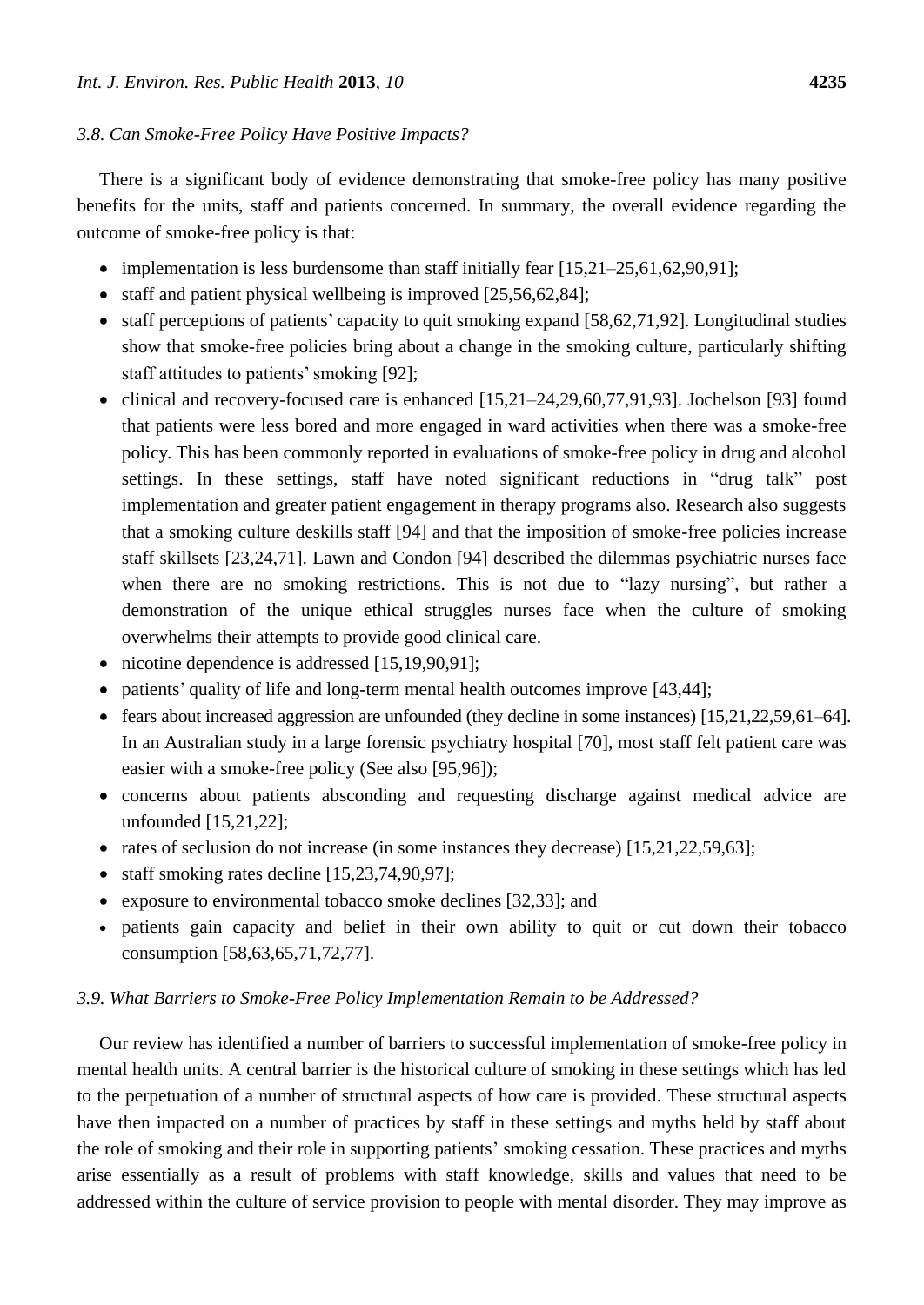recovery-based philosophies of care become the norm within this field [98]. Evidence of psychiatric staff being slow to recognise and act regarding smoking and mental disorder is demonstrated by several studies [21,22,47,85,99−101]. Research demonstrates that staff often present with greater resistance to smoke-free policies than the patient population [15,22,28,58,63,99,100]. This may be due, in part, to a higher proportion of staff working in mental health facilities being smokers compared to staff in other healthcare contexts. It is especially pertinent to psychiatric nurses because they have higher rates of smoking than other staff and they also provide the bulk of direct care to patients [11,94,100]. Several studies have highlighted the importance of staff training for the success of smoke-free policies [15,16,22,60,62,89–92,99–101]. This includes training in the effective use of NRT, recognition and management of nicotine withdrawal, medication management, policy enforcement and dealing with violations, and training which help to address cultural issues. One means to address this problem is for university programs for undergraduates and post-graduate health professionals to ensure that smoking and mental disorder is a core component of learning.

However, our review has also highlighted the complex array of concerns that arise within these settings. It suggests that solutions are not always as straightforward as declaring the intention to implement the policy, inform and educate those concerned, and expect the path to be smooth. These settings continue to be a "barren wasteland of boredom" for many patients, regardless of whether there is a smoke-free policy in place or not, because of the scarceness of structured activities for all patients. Rather, a multi-pronged and integrated approach across inpatient and community settings that addresses all of these concerns and more is likely to be needed.

### *3.10. What Makes Smoke-Free Policy Implementation Successful?*

Various factors have been shown to be beneficial for the successful implementation of smoke-free policies. These include adequate consultation with staff and patients to alleviate their fears, sufficient staff training, supporting staff to quit smoking or abstain while at work, clear leadership and management support, clear audit and reporting of all patients' smoking status, adequate resourcing of policy implementation, close follow-up of patients after discharge, support across the continuum of care transitions, and consistent implementation practices in mental health inpatient units [15,18,23,25,26,55,58,70,102,103]. These factors form part of key recommendations for effective implementation of smoke-free policy in mental health settings, arising from the international research evidence. More specifically, this evidence recommends consulting staff and patients, in order to provide opportunities for open and frank discussion and collaborative problem-solving about how to proceed, to hear people's concerns, and to provide opportunities for regular feedback. Further recommendations include dedicated staff resources to provide ongoing mentorship and support to staff teams implementing the policy and provision of training for all staff. Audits of smoking cessation processes that include collection of clearly defined and evidence-based performance indicators are recommended. Finally, recommendations arising from the international evidence also include routine and ongoing incorporation of nicotine withdrawal management into clinical care, and management of "high risk" smokers by smoking cessation specialists.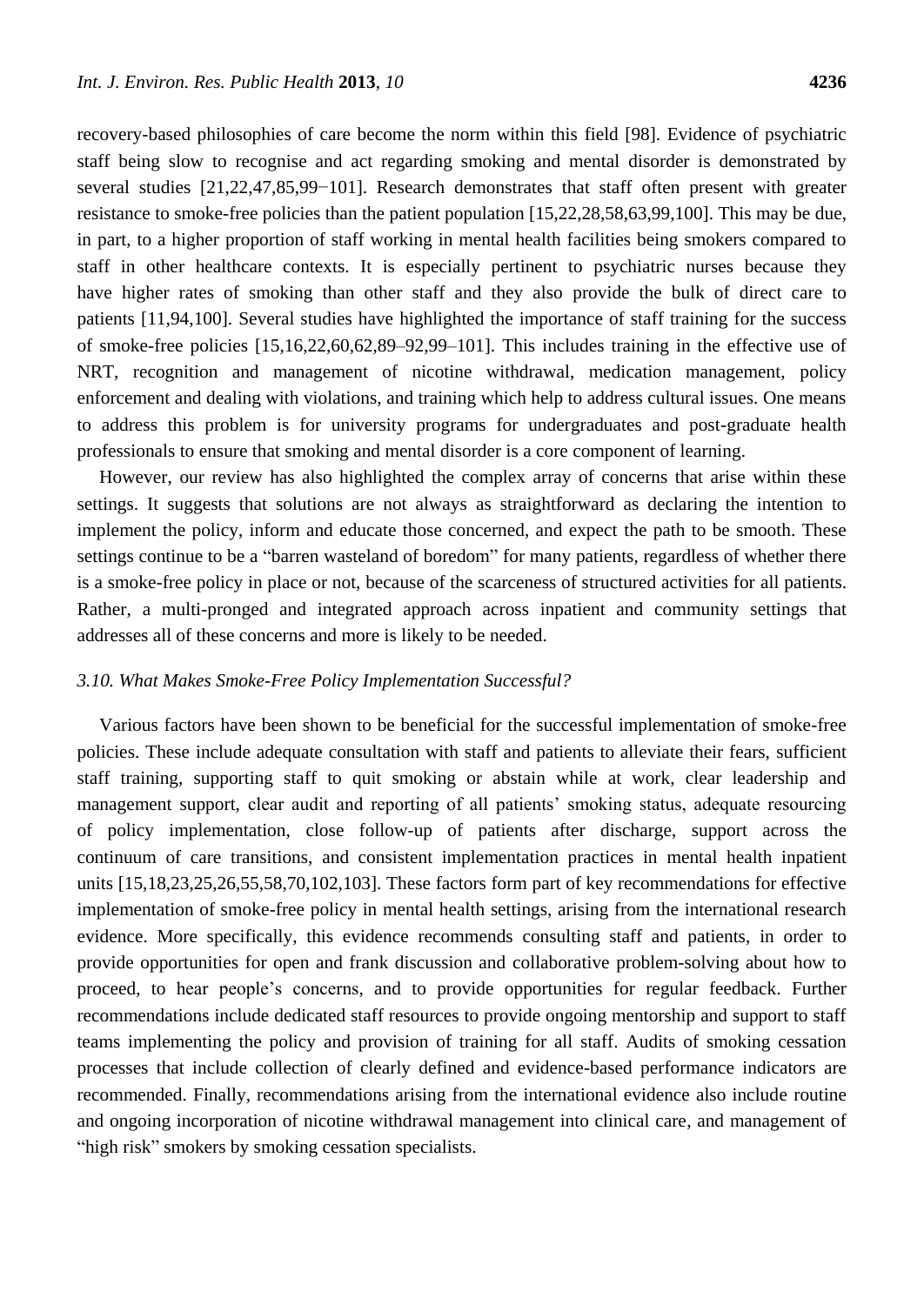## *3.11. Limitations*

The literature reviewed here was examined with a particular lens, defined by the paper's objectives. We acknowledge our potential for bias as researchers and clinicians who have a clear pro smoke-free policy stance. We did not undertake a systematic review, nor did we examine all aspects of previous research. Rather, we aimed to identify specific enablers and barriers to successful implementation. Also, this review was biased towards Australian, UK and US studies. Therefore, we refer the reader to the NICE guidance series [19–22] in this area for a more comprehensive review. Only one study with veteran psychiatric populations was included and, given there may be unique cultural considerations for this population, we do not purport to cover the needs of this population. There were also a small number of forensic psychiatry studies. Finally, we did not focus on smoking cessation strategies or community mental health settings and their implementation of smoke-free policy.

#### **4. Conclusions**

It is important to consider that, like many policies, smoke-free policy implementation is a process, not an event. Evidence of problems does not mean the policy is inappropriate or a failure. Addressing the damage caused by tobacco for people with mental disorder requires a multipronged approach across the continuum of care. It involves hospital and community services, to ensure initiation of smoking and relapse to smoking within pro-smoking cultural environments do not occur [19–22]. This is also important, given that many people with mental disorder do not access inpatient care for their mental health needs [104]. It is also important given that many people with mental disorder do not receive adequate mental health care. For example, while only 10% of people with mental disorder in Europe receive notionally adequate treatment [105], the majority with mental disorder receive treatment from primary care where their smoking is usually neglected.

Concentrating smoking cessation efforts in the community is pointless if patients re-enter impatient settings when unwell and relapse with their smoking due to culture of smoking in those environments. Smoke-free policy in inpatient mental health units needs to complement community based smoking cessation programs. The adverse effects associated with smoke-free policy in mental health settings can be ascribed to the way in which the policy has been implemented, rather than the policy itself [18]. In particular, partial smoke-free policies have been shown to be particularly problematic. The culture of smoking by patients in inpatient psychiatric hospitals needs to be challenged by asking questions such as "Why is smoking perceived as their only pleasure, how did it get to be perceived as such, and what responsibility do services have to address this?" [35]. Smoke-free policy in inpatient mental health settings is one of the most important means of addressing the culture of smoking and answering these questions.

## **Acknowledgments**

We wish to acknowledge Peter Le Cren (Claro Law, New Zealand) who reviewed an earlier version of the paper.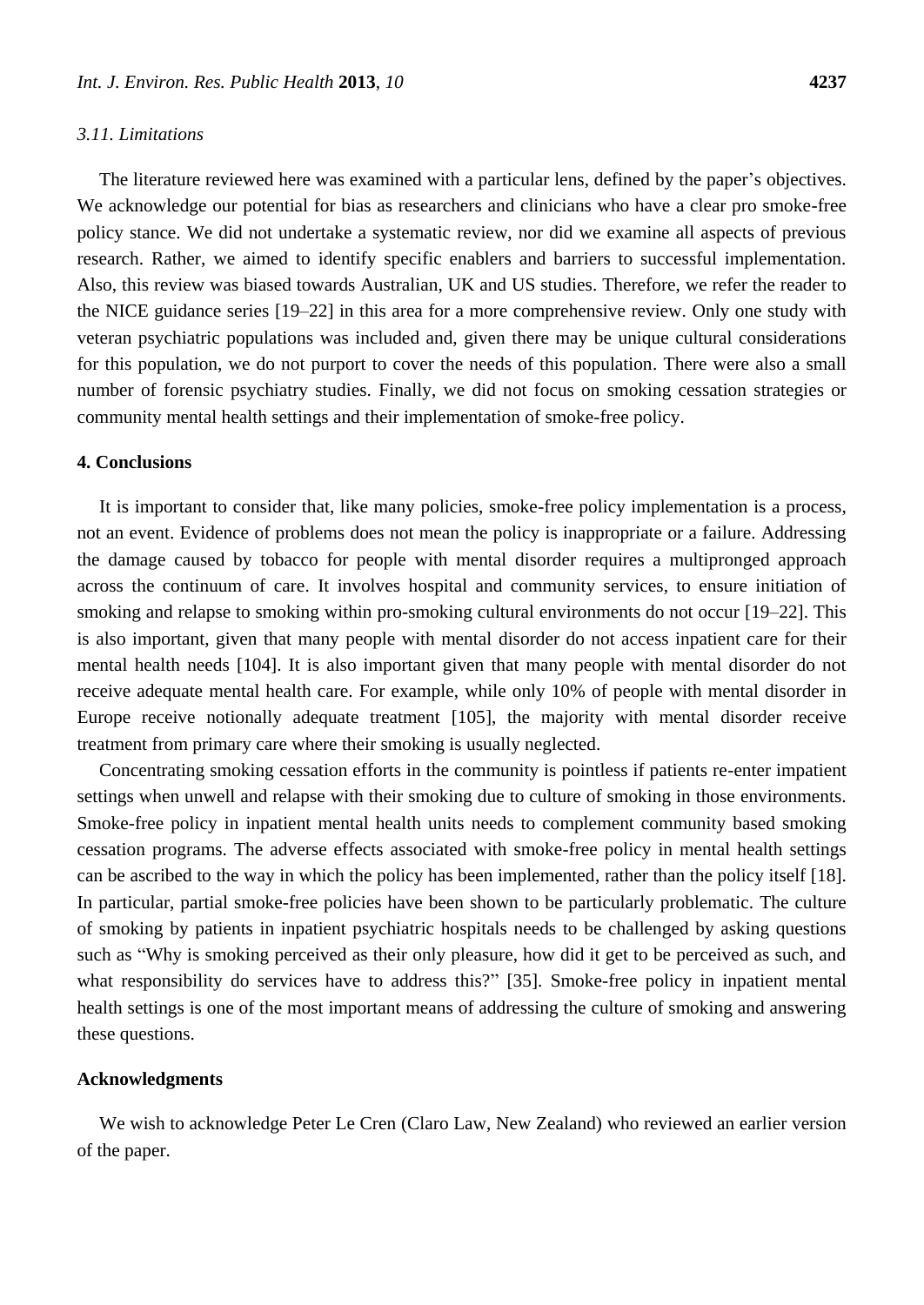## **Conflicts of Interest**

The authors declare no conflict of interest.

## **References**

- 1. Lasser, K.; Boyd, J.W.; Woolhandler, S.; Himmelstein, D.U.; McCormick, D.; Bor, D.H. Smoking and mental illness: A population based prevalence study. *JAMA* **2010**, *284*, 2606–2610.
- 2. Access Economics. *Smoking and Mental Illness: Costs, 2007*; SANE Australia: South Melbourne, Australia, 2007. Available online: http://www.sane.org/images/stories/information/research/0712\_ info\_smokecosts.pdf (accessed on 4 April 2013).
- 3. McManus, S.; Meltzer, H.; Campion, J. Cigarette Smoking and Mental Health in England. In *Data from the Adult Psychiatric Morbidity Survey. National Centre for Social Research, 2010*; NatCen Social Research: London, UK, 2010. Available online: http://www.natcen.ac.uk/study/ cigarette-smoking--mental-health (accessed on 4 April 2013).
- 4. Gfroerer, J.; Dube, S.R.; King, B.A.; Garrett, B.E.; Babb, S.; McAfee, T. Vital signs: Current cigarette smoking among adults aged  $\geq$ 18 years with mental illness—United States, 2009–2011. *MMWR* **2013**, *62*, 1–7.
- 5. Tobias, M.; Templeton, R.; Collings, S. How much do mental disorders contribute to New Zealand's tobacco epidemic? *Tob. Control* **2008**, *17*, 347–350.
- 6. Lawn, S. *The Culture of Smoking in Mental Health Service Populations*; Lambert Academic Publishing: Berlin, Germany, 2010.
- 7. Lawn, S.J. Systemic Barriers to Quitting Smoking among Institutionalised Public Mental Health Service Populations. Ph.D. Thesis, Flinders University of South Australia, Adelaide, Australia, 2001.
- 8. Lawn, S.J. Cigarette smoking in psychiatric settings: Occupational health, safety, welfare and legal concerns. *Aust. N. Z. J. Psychiatr.* **2005**, *39*, 886–891.
- 9. Lawn, S. Systemic barriers to quitting smoking among institutionalised public mental health service populations: A comparison of two Australian sites. *Int. J. Soc. Psychiatry* **2004**, *50*, 204–215.
- 10. Jochelson, K.; Majrowski, W. *Clearing the Air: Debating Smoke-Free Policies in Psychiatric Units*; King's Fund: London, UK, 2006.
- 11. McNeill, A. *Smoking and Mental Health: A Review of the Literature*; SmokeFree London Programme, London Region National Health Service: London, UK, 2001.
- 12. Royal College of Physicians, Royal College of Psychiatrists. *Smoking and Mental Health*; Royal College of Physicians: London, UK, 2013.
- 13. Cooper, H. *Synthesizing Research: A Guide to Literature Reviews*, 3rd ed.; Sage: Thousand Oaks, CA, USA, 1998.
- 14. Torraco, R.J. Writing integrative literature reviews: Guidelines and examples. *Hum. Resour. Dev. Rev.* **2005**, *4*, 356–367.
- 15. Lawn, S.; Pols, R. Smoking bans in psychiatric inpatient settings? A review of the research. *Aust. N. Z. J. Psychiatr.* **2005**, *39*, 866–885.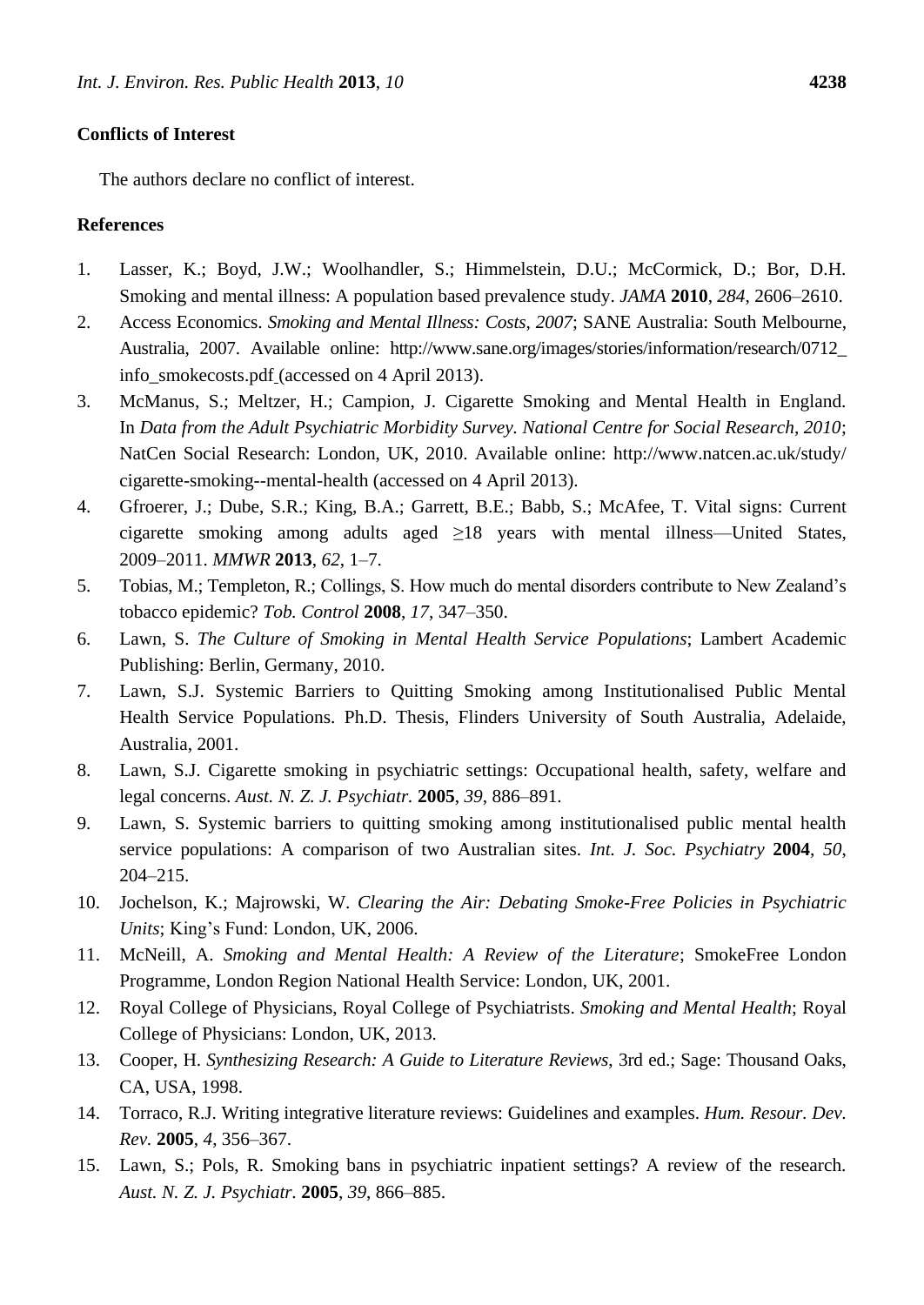- 16. Campion, J.; Checinski, K.; Nurse, J. Review of smoking cessation treatments for people with mental illness. *Adv. Psychiatr. Treat.* **2008**, *14*, 208–216.
- 17. Campion, J.; Checinski, K.; Nurse, J.; McNeill, A. Smoking by people with mental illness and benefits of smoke-free mental health services. *Adv. Psychiatr. Treat.* **2008**, *14*, 217–228.
- 18. Campion, J.; Lawn, S.; Brownlie, A.; Hunter, E.; Gynther, B.; Pols, R. Implementing smoke-free policies in mental health inpatient units: Learning from unsuccessful experience. *Austr. Psychiatr.* **2008**, *16*, 92–97.
- 19. Leonardi-Bee, J.; Jayes, L.; O'Mara-Eves, A.; Stansfield, C.; Gibson, K.; Ratschen, E.; McNeil, A. Review 4: Effectiveness of Smoking Cessation Interventions in Mental Health Services. NICE Evidence Reviews: Smoking Cessation Acute, Maternity and Mental Health Services. Draft 5.0. Available online: http://guidance.nice.org.uk/PHG/51/Consultation/Latest (accessed on 15 June 2013).
- 20. Leonardi-Bee, J.; Jayes, L.; O'Mara-Eves, A.; Stansfield, C.; Gibson, K.; Ratschen, E.; McNeil, A. Review 5: Barriers to and Facilitators for Smoking Cessation Interventions in Mental Health Services. NICE Evidence Reviews: Smoking Cessation Acute, Maternity and Mental Health Services. Draft 3.0. Available online: http://guidance.nice.org.uk/PHG/51/Consultation/Latest (accessed on15 June 2013).
- 21. Angus, K.; Murray, R.; MacDonald, L.; Eadie, D.; O'Mara-Eves, A.; Stansfield, C.; Leonardi-Bee, J. Review 6: A Review of the Effectiveness of Smokefree Strategies and Interventions in Secondary Care Settings. NICE Evidence Reviews: Smoking Cessation Acute, Maternity and Mental Health Services. Draft 3.0. Available online: http://guidance.nice.org.uk/ PHG/51/Consultation/Latest (accessed on 15 June 2013).
- 22. Eadie, D.; MacDonald, L.; Angus, K.; Murray, R.; O'Mara-Eves, A.; Stansfield, C.; Leonardi-Bee, J. Review 7: A Review of the Barriers to and Facilitators for Implementing Smokefree Strategies and Interventions in Secondary Care Settings. NICE Evidence Reviews: Smoking Cessation Acute, Maternity and Mental Health Services. Draft 3.0. Available online: http://guidance.nice.org.uk/PHG/51/Consultation/Latest (accessed on 15 June 2013).
- 23. Lawn, S.; Campion, J. Factors associated with success of smoke-free initiatives in Australian psychiatric inpatient units. *Psych. Serv.* **2010**, *61*, 300–305.
- 24. Lawn, S.; Campion, J. *Smoke-Free Initiatives in Psychiatric Inpatient Units: A National Survey of Australian Sites*; Independent Report for Flinders University: Adelaide, Australia, 2008.
- 25. *Tobacco Coordinating Collaboration Centre/Chartered Institute of Environmental Health. Review of Smokefree Mental Health*; Draft Final Report for the Department of Health, CIEH: London, UK, 2010.
- 26. Parker, C.; McNeill, A.; Ratschen, E. Tailored tobacco dependence support for mental health patients: A model for inpatient and community services. *Addiction* **2012**, *107*, 18–25.
- 27. Stubbs, J.; Haw, C.; Garner, L. Survey of staff attitudes to smoking in a large psychiatric hospital. *Psychiatry Bull.* **2004**, *28*, 204–207.
- 28. Dickens, G.; Stubbs, J.; Popham, R. Smoking in a forensic psychiatric service: A survey of inpatients' views. *J. Psychiatr. Ment. Hlt.* **2005**, *12*, 672–678.
- 29. Prochaska, J.J. Smoking and mental illness: Breaking the link. *N. Engl. J. Med.* **2011**, *365*, 196–198.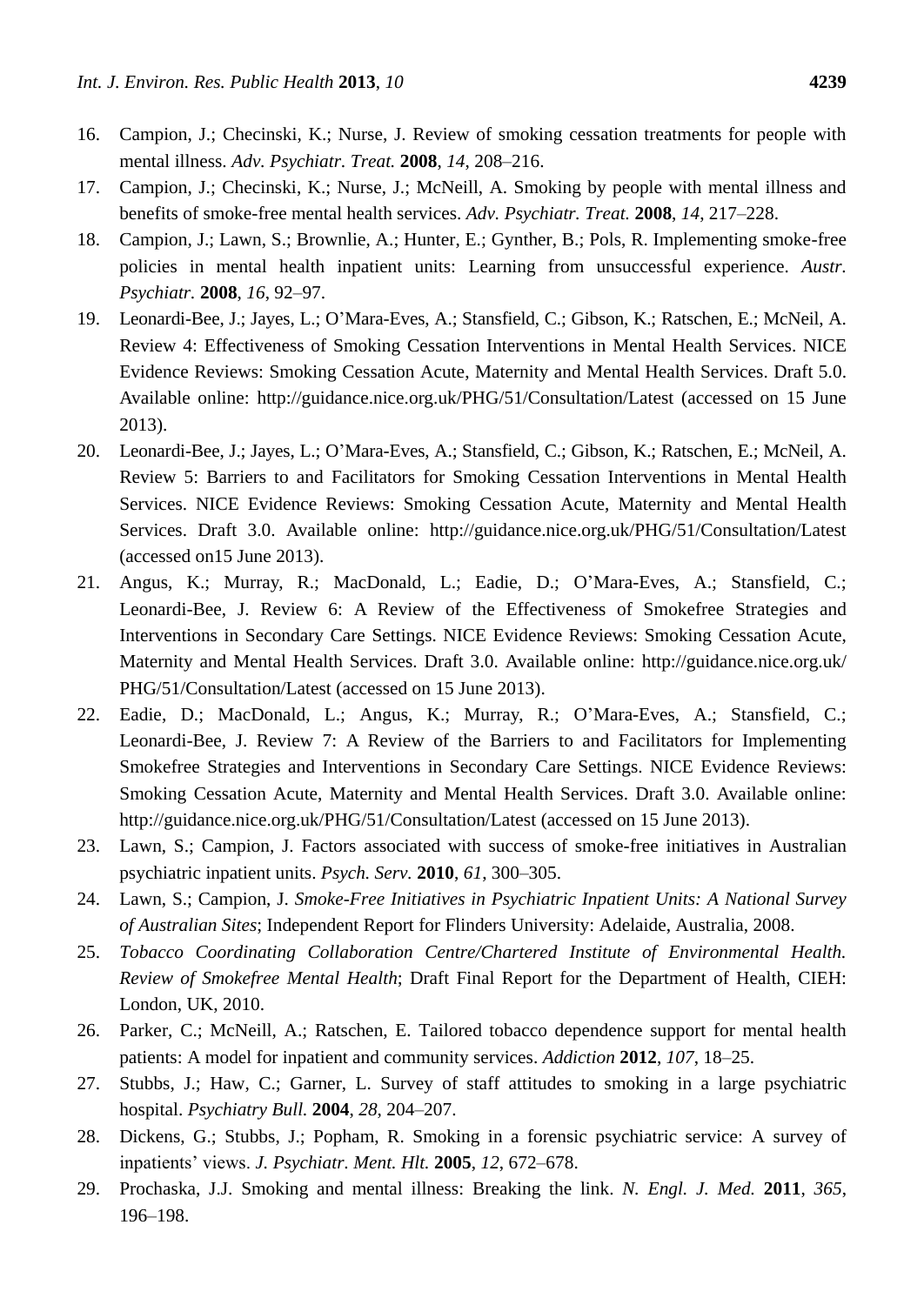- 30. U.S. Department of Health and Human Services. *The Health Consequences of Involuntary Exposure to Tobacco Smoke: A Report of the Surgeon General*; CDCP Coordinating Center for Health Promotion, National Center for Chronic Disease Prevention and Health Promotion, Office on Smoking and Health: Atlanta, GA, USA, 2006. Available online: http://wwwsurgeongeneralgov/ library/secondhandsmoke/report/chapter10pdf (accessed on 4 April 2013).
- 31. U.S. Department of Health and Human Services. *How Tobacco Smoke Causes Disease: The Biology and Behavioural Basis for Smoking-Attributable Disease: A Report of the Surgeon General*; U.S. Department of Health and Human Services: Atlanta, GA, USA, 2010. Available online: http://www.surgeongeneral.gov/library/reports/tobaccosmoke/index.html (accessed on 4 April 2013).
- 32. Ballbe, M.; Sureda, X.; Martinez-Sanchez, J.M.; Salto, E.L.; Gual, A.; Fernandez, E. Second-hand smoke in mental healthcare settings: Time to implement total smoke-free bans? *Int. J. Epidemiol.* **2013**, doi:10.1093/ije/dyt014.
- 33. Willemsen, M.C.; Gort, C.A.; van Soelen, P.; Jonkers, R.; Hilberink, S.R. Exposure to environmental tobacco smoke (ETS) and determinants of support for complete smoking bans in psychiatric settings. *Tob. Control* **2004**, *13*, 180–185.
- 34. Keizer, I.; Descloux, V.; Eytan, A. Variation in smoking after admission to psychiatric inpatient units and impact of a partial ban on smoking and on smoking-related perceptions. *Int. J. Soc. Psychiatry* **2009**, *55*, 109–123.
- 35. Lawn, S. In it together: Physical health and well-being for people with mental illness. The annual bruce woodcock memorial lecture. *Aust. N. Z. J. Psychiatr.* **2012**, *46*, 14–17.
- 36. Galletly, C.; Foley, D.L.; Waterreus, A.; Watts, G.F.; Castle, D.I.; Mackinnon, A.; Morgan, V.A. Cardiometabolic risk factors in people with psychotic disorders: The second Australian national survey of psychosis. *Aust. N. Z. J. Psychiatr.* **2012**, *46*, 753–761.
- 37. Manderscheid, R.; Druss, B.; Freeman, E. Data to manage the mortality crisis*. Int. J. Ment. Health* **2008**, *37*, 49–68*.*
- 38. Brown, S.; Kim, M.; Mitchell, C.; Inskip, H. Twenty-five year mortality of a community cohort with schizophrenia. *Brit. J. Psychiatr.* **2010**, *196*, 116–121.
- 39. Chang, C.K.; Hayes, R.D.; Perera, G.; Broadbent, M.T.M.; Fernandes, A.C.; Lee, W.E.; Hotopf, M.; Stewart, R. Life expectancy at birth for people with serious mental illness and other major disorders form a secondary mental health care case register in London. *PLoS One* **2011**, *6*, e19590, doi:10.1371/journal.pone.0019590.
- 40. Mykletun, A.; Bjerkeset, O.; Overland, S.; Prince, M.; Dewey, M.; Stewart, R. Levels of anxiety and depression as predictors of mortality: The HUNT study*. Brit. J. Psychiatry* **2009**, *195*, 118–125.
- 41. Osborn, D.P.; Levy, G.; Nazareth, I.; Petersen, I.; Islam, A.; King, M.B. Relative risk of cardiovascular and cancer mortality in people with severe mental illness from the United Kingdom's general practice rsearch database. *Arch. Gen. Psychiatr.* **2007**, *64*, 242–249.
- 42. Saha, S.; Chant, D.; McGrath, J.A. Systematic review of mortality in schizophrenia: Is the differential mortality gap worsening over time? *Arch. Gen. Psychiatr.* **2007**, *64*, 1123–1131.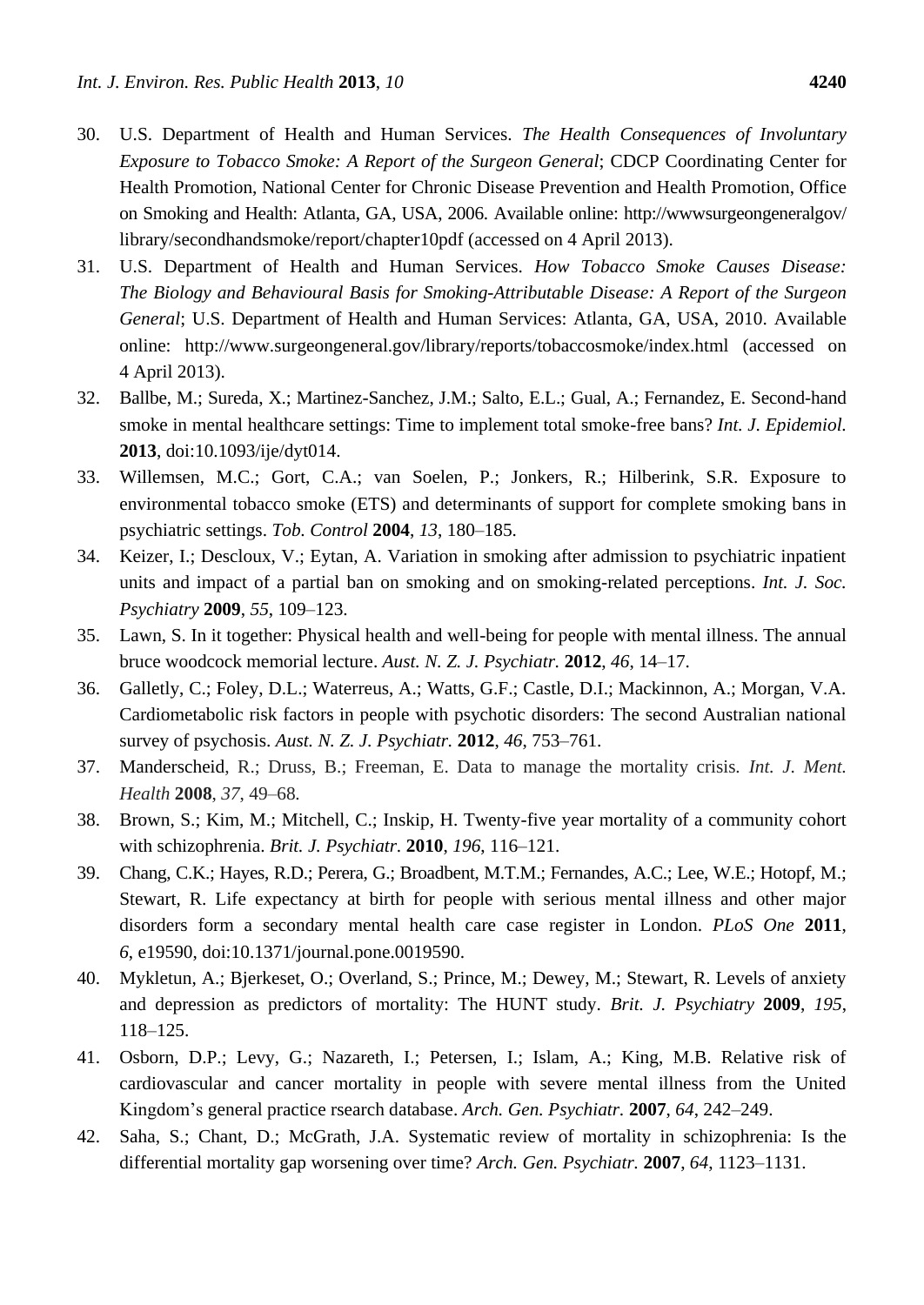- 43. Morris, C.D.; Waxmonsky, J.A.; May, M.G.; Tinkelman, D.G.; Dickinson, M.; Giese, A.A. Smoking reduction for persons with mental illnesses: 6-Month results from community-based interventions. *Community Ment. Health J.* **2011**, doi:10.1007/s10597-011-9411-z.
- 44. Shahab, L.; West, R. Do ex-smokers report feeling happier following cessation? Evidence from a cross-sectional survey. *Nicotine Tob. Res.* **2009**, *11*, 553–557.
- 45. Campion, J.; Bhugra, D.; Bailey, S.; Marmot, M. Inequality and mental disorder: Opportunities for action. *Lancet* **2013**, *382*, 183–184.
- 46. Lawn, S.J. Australians with mental illness who smoke. *Brit. J. Psychiatr.* **2001**, *178*, doi:10.1192/bjp.178.1.85.
- 47. Lawn, S.J.; Pols, R.G.; Barber, J.G. Smoking and quitting: A qualitative study with community-living psychiatric clients. *Soc. Sci. Med.* **2002**, *54*, 93–104.
- 48. Wilkinson, R.; Marmot, M. *Social Determinants of Health: The Solid Facts*, 2nd ed.; World Health Organization: Copenhagen, Denmark, 2008.
- 49. Williams, J.M.; Ziedonis, D. Addressing tobacco among individuals with a mental illness or an addiction. *Addict. Behav.* **2004**, *29*, 1067–1083.
- 50. Khantzian, E.J. The self-medication hypothesis of addictive disorders: Focus on heroin and cocaine dependence. *Am. J. Psychiatr.* **1985**, *142*, 1259–1265.
- 51. Levander, S.; Eberhard, J.; Lindström, E. Nicotine use and its correlates in patients with psychosis. *Acta Psychiatr. Scand.* **2007**, *116*, 27–32.
- 52. Siru, R.; Hulse, G.K.; Tait, R.J. Assessing motivation to quit smoking in people with mental illness: A review. *Addiction* **2009**, *104*, 719–733.
- 53. Lawn, S. Tobacco control policies, social inequality and mental health populations: Time for a comprehensive treatment response. *Aust. N. Z. J. Psychiatr.* **2008**, *42*, 353–356.
- 54. Lawn, S.J.; Pols, R.G. Nicotine withdrawal: Pathway to aggression and assault in the locked psychiatric ward. *Austr. Psychiatr.* **2003**, *11*, 199–203.
- 55. National Association of State Mental Health Program Directors (NASMHPD). *Tobacco-Free Living in Psychiatric Settings: A Best-Practice Toolkit Promoting Wellness and Recovery*; NASMHPD: Alexandria, VA, USA, 2007. Available online: http://www.nasmhpd.org/ general\_files/publications/NASMHPD.toolkitfinalupdated90707.pdf (accessed on 4 April 2013).
- 56. Horst, W.; Klein, M.W.; Williams, D.; Werder, S.F. Extended use of nicotine replacement therapy to maintain smoking cessation for people with schizophrenia. *Neuropsychiatr. Dis. Treat.* **2005**, *1*, 349–355.
- 57. Schnoll, R.A.; Patterson, F.; Wileyto, E.P.; Heitjan, D.; Shields, A.E.; Asch, D.; Lerman, C. Effectiveness of extended duration transdermal nicotine therapy: A randomized trial. *Ann. Intern. Med.* **2010**, *152*, 144–151.
- 58. Hehir, A.; Indig, D.; Prosser, S.; Archer, V. Evaluation of a smoke-free forensic mental health inpatient hospital: The patient perspective. *Drug. Alcohol. Rev.* **2012**, doi:10.1111/j. 1456-3362.2012.00456.x.
- 59. Hollen, M.A.; Glorimar, O.; Schacht, L.; Mojarrad, M.G.; Lane, G.M.; Parks, J.J. Effects of adopting a smoke-free policy in state psychiatric hospitals. *Psychiatr. Serv.* **2010**, *61*, 899–904.
- 60. Ratschen, E.; Britton, J.; Doody, G.A.; McNeill, A. Smoke-free policy in acute mental health wards: Avoiding the pitfalls. *Gen. Hosp. Psychiatr.* **2009**, *31*, 131–136.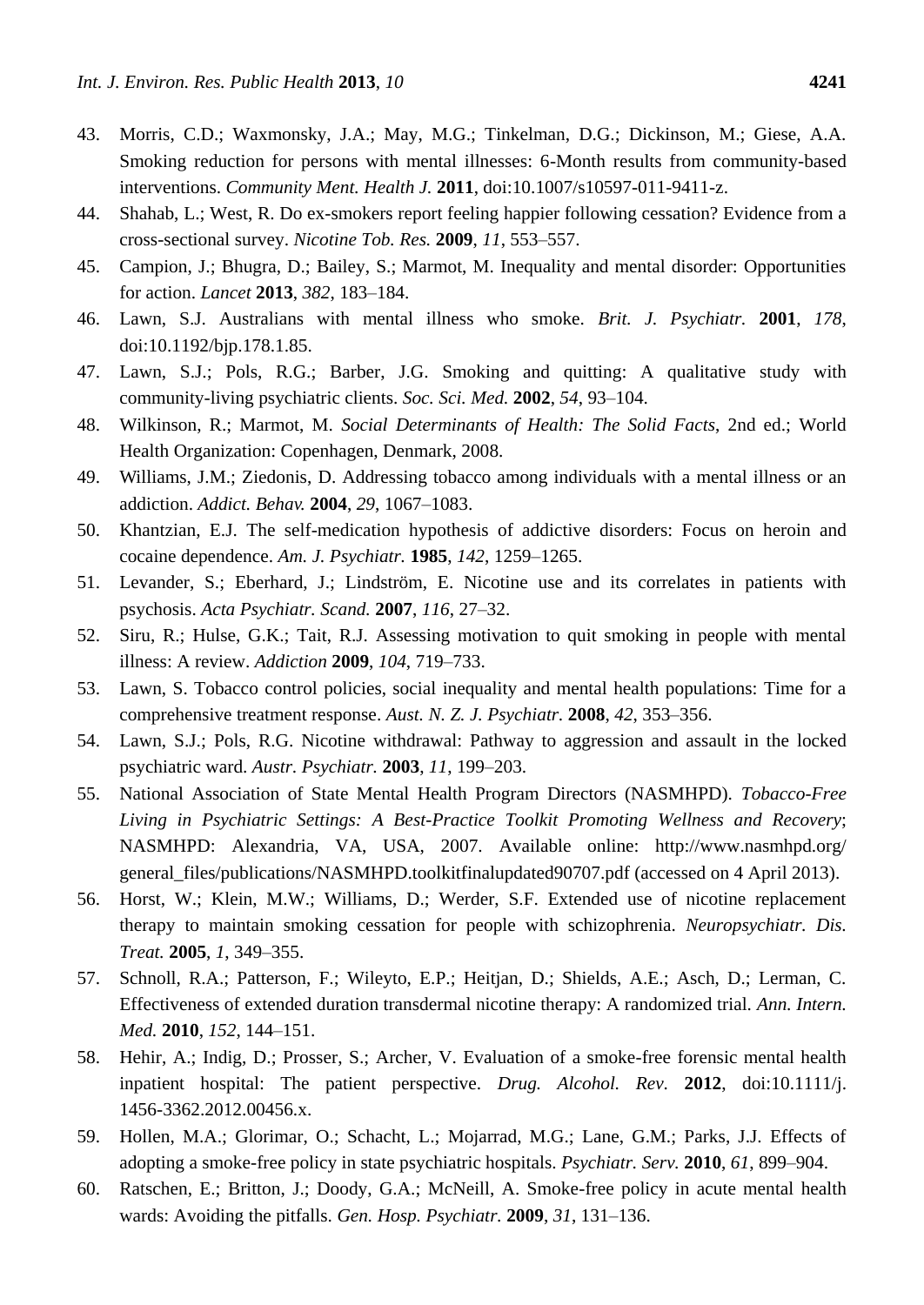- 61. Ratschen, E.; Britton, J.; McNeill, A. Implementation of smoke-free policies in mental health in-patient settings in England. *Brit. J. Psychiatr.* **2009**, *194*, 547–551.
- 62. Voci, S.; Bondy, S.; Zawertailo, L.; Walker, L.; George, T.P.; Selby, P. Impact of a smoke free policy in a large psychiatric hospital on staff attitudes and patient behaviour. *Gen. Hosp. Psychiatr.* **2010**, *32*, 623–630.
- 63. Hempel, A.; Kownacki, R.; Malin, D.H.; Ozone, S.J.; Cormack, T.S.; Sandoval, B.G.; Leinbach, A.E. Effect of a total smoking ban in a maximum security psychiatric hospital. *Behav. Sci. Law* **2002**, *20*, 507–522.
- 64. Quinn, J.; Inman, J.D.; Falow, P. Results of the conversion to a tobacco-free environment in a state psychiatric hospital. *Adm. Policy Ment. Health* **2000**, *27*, 451–452.
- 65. Cole, M.L.; Trogoboff, E.; Demler, T.L.; Opler, L.A. Impact of smoking cessation on psychiatric in patients treated with clozapine or olanzapine. *Psychiatr. Pract.* **2010**, *16*, 75–81.
- 66. Kurdyak, P.; Cairney, J.; Sarnocinska-Hart, A.; Callahan, R.C.; Strike, C. The Impact of a smoking cessation policy on visits to a psychiatric emergency department. *Can. J. Psychiatr.* **2008**, *53*, 779–782.
- 67. Garg, S.; Shenoy, S.; Badee, M.; Varghese, J.; Quinn, P.; Kent, J. Survey of staff attitudes to the smoking ban in a medium secure unit. *J. Forensic Legal Med.* **2009**, *16*, 378–380.
- 68. Iglesias, C.; Lopez, G.; Alonso, M.J. Effects of smoking ban in a general hospital psychiatric unit. *Actas Esp. Psiquiatr.* **2008**, *36*, 60–62.
- 69. Moss, T.G.; Weinberger, A.H.; Vessicchio, J.C.; Mancuso, V.; Cushing, S.J.; Pett, M.; Kitchen, K.; Selby, P.; George, T.P. A tobacco reconceptualization in psychiatry: Toward the development of tobacco-free psychiatric facilities. *Am. J. Addict.* **2010**, *19*, 293–311.
- 70. Hehir, A.M.; Indig, D.; Prosser, S.; Archer, V.A. Implementation of a smoke free policy in a high secure mental health inpatient facility: Staff experience and attitudes. *Int. J. Ment. Health Nurs.* **2013**, *13*, 315−322.
- 71. Ashton, M.; Miller, C.L.; Bowden, J.A.; Bertossa, S. People with mental illness can tackle tobacco. *Aust. N. Z. J. Psychiatr.* **2010**, *44*, 1021–1028.
- 72. Ashton, M.; Rigby, A.; Galletly, C. What do 1000 smokers with mental illness say about their tobacco use? *Aust. N. Z. J. Psychiatr.* **2013**, *47*, 631−636.
- 73. Kawai, A.; Abe, H. The smoking situation of patients and staff in a psychiatry hospital. The smoking issue in psychiatry can be considered a neglected problem. *Jpn. J. Pub. Health* **2007**, *54*, 626–632.
- 74. Stockings, E.; Bowman, J.; McElwaine, K.; Baker, A.; Terry, M.; Bartlem, K.; Wye, P.; Bridge, P.; Knight, J.; Wiggers, J. Readiness to quit smoking and quit attempts among australian mental health inpatients. *Nicotine Tob. Res.* **2013**, *15*, 942–949.
- 75. Malpass, D.; Higgs, S. How is cigarette smoking maintained in depression? Experiences of cigarette smoking in people diagnosed with depression. *Addict. Res. Theory* **2009**, *17*, 64–79.
- 76. Prochaska, J.J.; Hall, S.E.; Delucchi, K.; Hall, S.M. Efficacy of initiating tobacco dependence treatment in inpatient psychiatry: A randomized controlled trial. *Am. J. Public Health* **2013**, doi:10.2105/AJPH.2013.301403.
- 77. Prochaska, J.J.; Fletcher, L.; Hall, S.E.; Hall, S.M. Return to smoking following a smoke free psychiatric hospitalization. *Am. J. Addict.* **2006**, *15*, 15–22.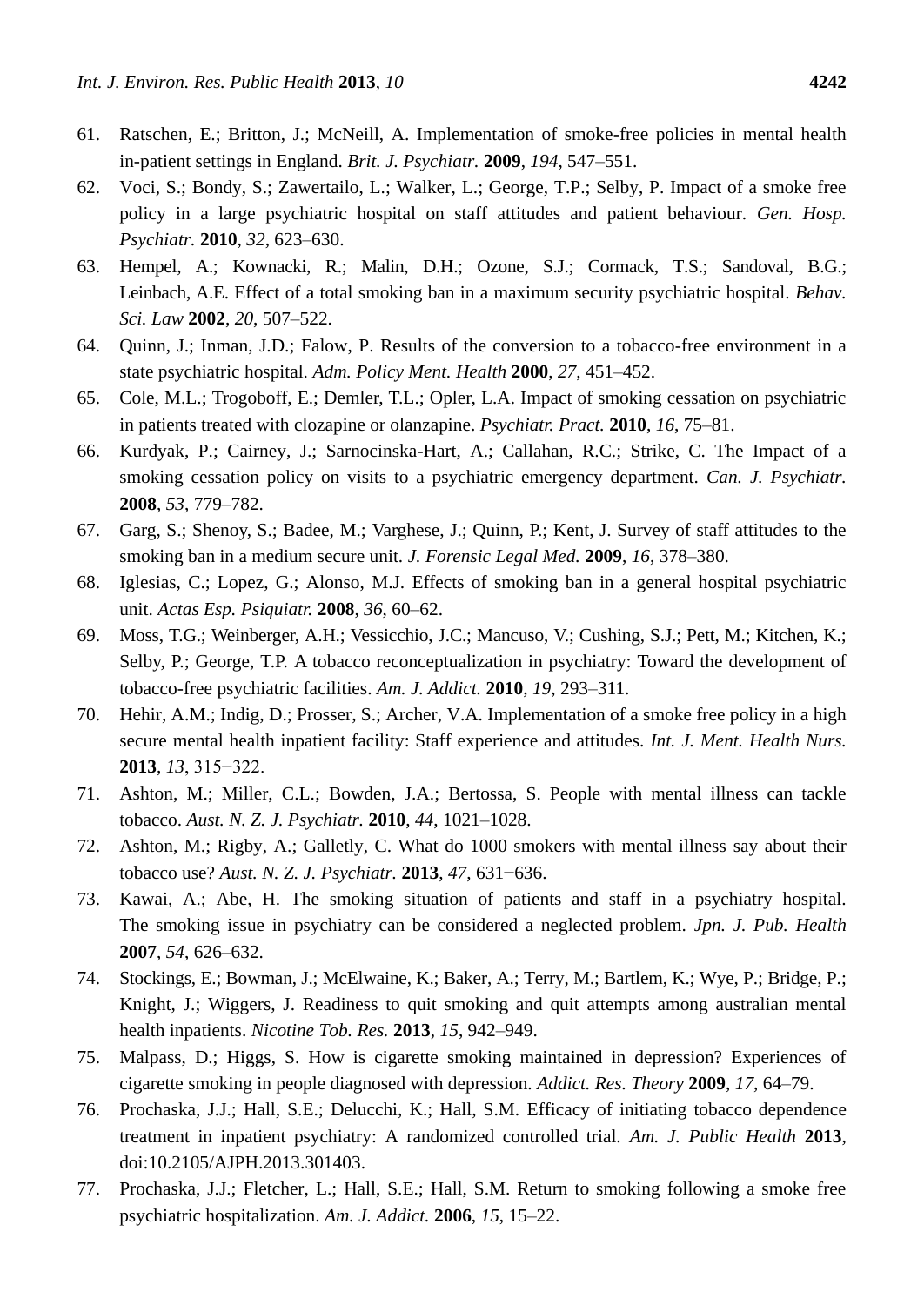- 78. Etter, J.F.; Khan, N.; Etter, M. Acceptability and impact of partial smoking ban, followed by a total smoking ban in a psychiatric hospital. *Eur. Psychiatr.* **2007**, *22*, 572–578.
- 79. DeAzevedo, R.C.S.; Leme, J.R.L.; Miranda, F.Z.; Botega, N.J. Implementation of a smoke-free Psychiatric Unit in a general hospital. *Rev. Bras. Psiquiatr.* **2010**, *32*, 197–198.
- 80. Shmueli, D.; Fletcher, L.; Hall, S.E.; Hall, S.M.; Prochaska, J.J. Changes in psychiatric patients' thoughts about quitting smoking during a smoke-free hospitalization. *Nicotine Tob. Res.* **2008**, *10*, 875–881.
- 81. West, R.; Sohal, T. "Catastrophic" pathways to smoking cessation: Findings from a national survey. *BMJ* **2006**, *332*, 458–460.
- 82. West, R. *PRIME Theory of Motivation, 2011*; Wiley-Blackwell: Oxford, UK, 2011. Available online: http://www.primetheor.com/index.php (accessed on 4 April 2013).
- 83. Long, C.G.; Jones, K. Issues in running smoking cessation groups with forensic psychiatric inpatients: Results of a pilot study and lessons learnt. *Brit. J. Forensic Pract.* **2005**, *7*, 22–28.
- 84. Olivier, D.; Lubman, D.I.; Fraser, R. Tobacco smoking within psychiatric inpatient settings: Biopsychosocial perspective. *Aust. N. Z. J. Psychiatr.* **2007**, *41*, 572–580.
- 85. Happell, B. Determining the effectiveness of mental health services from a consumer perspective: Part 1: Enhancing recovery. *Int. J. Ment. Health Nurs.* **2008**, *17*, 116–122.
- 86. Shattell, M.; Andes, M. Smoking bans in acute care settings: A machiavellian smoke screen? *Issues Ment. Health Nurs.* **2008**, *29*, 201–203.
- 87. Warner, J. Smoking, stigma and human rights in mental health: Going up in smoke? *Soc. Pol. Soc.* **2009**, *8*, 275–286.
- 88. Hackett, M. Smoke-free state psychiatric facility grounds: Is legislation necessary and appropriate to remove tobacco from these treatment settings. *N. Y. Law Sch. Law Rev.* **2008**, *53*, 99–131.
- 89. Schultz, A.S.H.; Finegan, B.; Nykiforuk, C.I.J.; Kvern, M.A. A qualitative investigation of smoke-free policies on hospital property. *CMAJ* **2011**, *183*, E1334–E1344.
- 90. Wye, P.; Bowman, J.; Wiggers, J.; Baker, A.; Carr, V.; Terry, M.; Knight, J.; Clancy, R. Providing nicotine dependence treatment to psychiatric inpatients: The views of Australian nurse managers. *J. Psychiatr. Ment. Hlt.* **2010**, *17*, 319–327.
- 91. Wye, P.; Bowman, J.; Wiggers, J.; Baker, A.; Knight, J.; Carr, V.; Terry, M.; Clancy, R. Total smoking bans in psychiatric inpatient services: A survey of perceived benefits, barriers and support among staff. *BMC Public Health* **2010**, *10*, 372–382.
- 92. Ashton, M.; Lawn, S.; Hosking, J.R. Mental health workers' views on addressing tobacco use. *Aust. N. Z. J. Psychiatr.* **2010**, *44*, 846–851.
- 93. Jochelson, K. Smoke-free legislation and mental health units: The challenges ahead. *Brit. J. Psychiatr.* **2006**, *189*, 479–480.
- 94. Lawn, S.; Condon, J. Psychiatric nurses' ethical stance on cigarette smoking by patients: Determinants and dilemmas in their role in supporting cessation. *Int. J. Ment. Health Nurs.* **2006**, *15*, 111–118.
- 95. Prochaska, J.J. Ten critical reasons for treating tobacco dependence in inpatient psychiatry. *J. Am. Psychiatr. Nurs. Assoc.* **2009**, *15*, 404–409.
- 96. Williams, J.M. Eliminating tobacco use in mental health facilities. *JAMA* **2008**, *299*, 571–573.